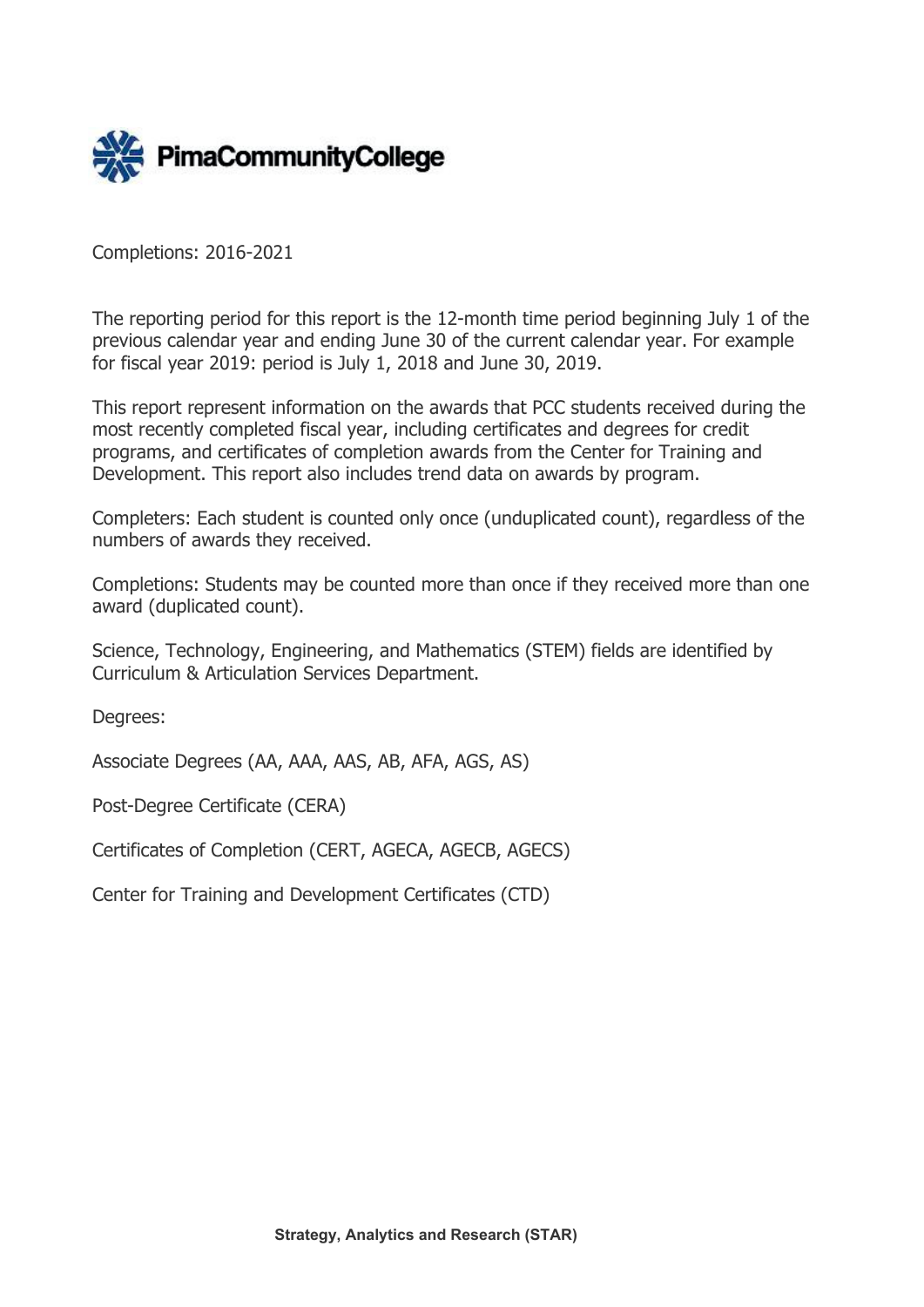

# **Completers and Completions Trend**

**Filters:** 

|                    | 2016  | 2017  | 2018  | 2019  | 2020  | 2021  |
|--------------------|-------|-------|-------|-------|-------|-------|
| <b>Completers</b>  | 3.945 | 3.757 | 3.804 | 3,857 | 3.658 | 2,700 |
| <b>Completions</b> | 6,239 | 5,878 | 5.604 | 5.356 | 4.942 | 3.711 |

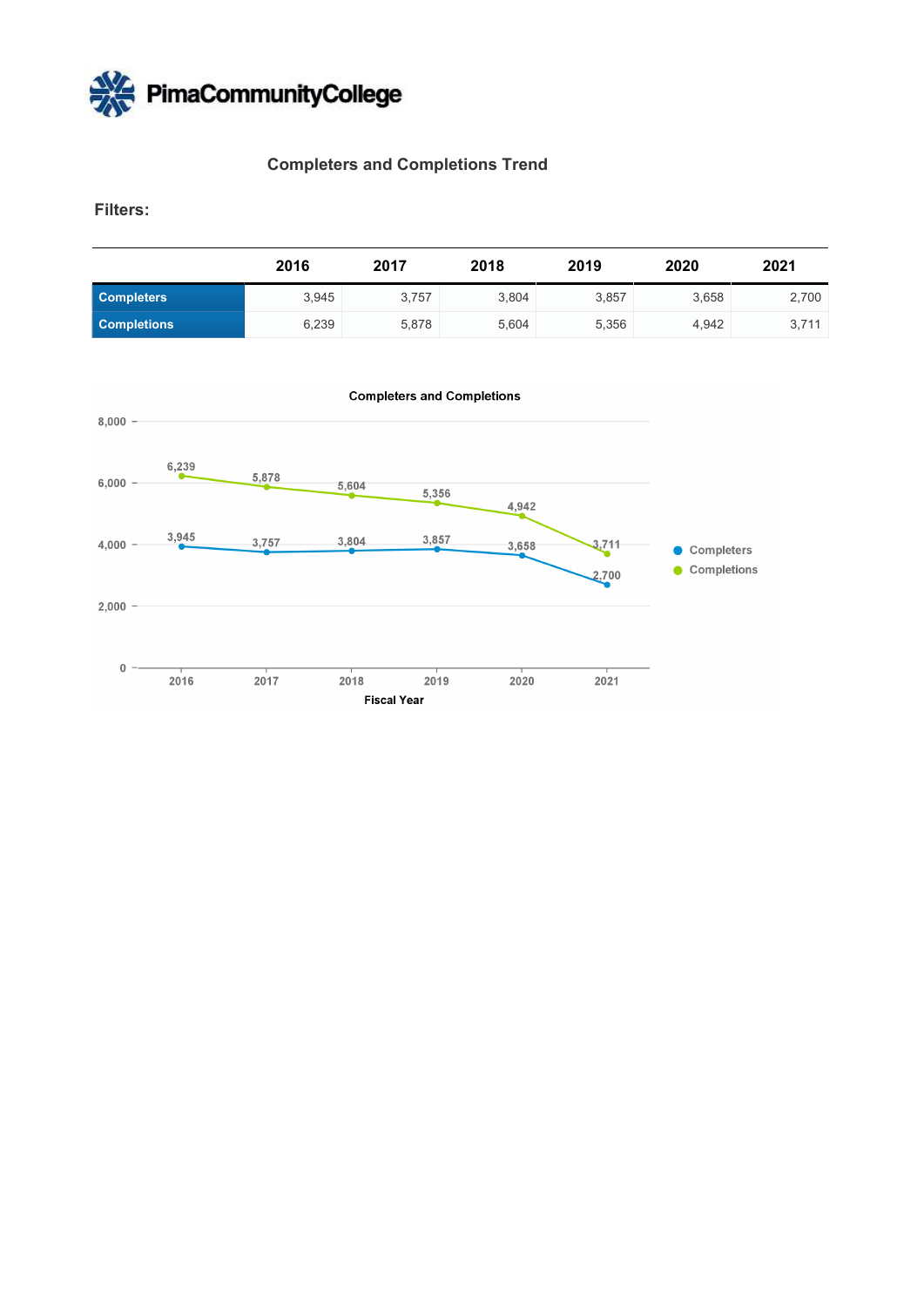

**Completers and Completions by Program**

**Filters:** 

| <b>Programs</b>                       | <b>Concentration Codes</b> | 2016           | 2017           | 2018           | 2019             | 2020           | 2021           |
|---------------------------------------|----------------------------|----------------|----------------|----------------|------------------|----------------|----------------|
| <b>Accounting-AAS</b>                 |                            | 27             | 30             | 31             | 37               | 22             | 21             |
| <b>Accounting Assistant-CTD</b>       | <b>BF01</b>                |                | $\overline{1}$ |                |                  |                |                |
| <b>Accounting Assistant-CTD</b>       |                            |                |                | $\mathbf{1}$   |                  |                |                |
| <b>Accounting Bookkeeping</b>         |                            |                |                |                | 5                | 13             | 17             |
| <b>Accounting-Cert</b>                |                            | 9              | 12             | 10             | 11               | 2              | 1              |
| <b>Accounting-Enrolled Agent-CERT</b> |                            |                |                |                |                  | $\overline{4}$ | $\overline{2}$ |
| <b>Administrative Offce Asst-Cert</b> |                            | 5              |                |                |                  |                |                |
| <b>Admin Of Justice Studies-AA</b>    |                            | 60             | 38             | 56             | 48               | 38             | $\overline{2}$ |
| <b>Admin Of Justice Studies-AAS</b>   |                            | 13             | 8              | 13             | 11               | $\sqrt{7}$     | 5              |
| <b>Airframe Mechanics-CERT</b>        |                            |                |                |                | 14               | 33             | 51             |
| <b>American Indian Studies-AA</b>     |                            |                |                | $\mathbf{1}$   |                  |                |                |
| Anthropology-AA                       | <b>AANT</b>                | 4              | 8              | 3              | 3                | $\mathbf{1}$   |                |
| Anthropology-AA                       | <b>AARC</b>                | $\overline{4}$ | $\overline{7}$ | $\overline{2}$ | $\mathbf{1}$     | $\mathbf{1}$   |                |
| <b>Applied Arts-AAA</b>               |                            | $\overline{7}$ | 12             | $\overline{4}$ | $\boldsymbol{9}$ | $\overline{7}$ | $\mathbf{1}$   |
| <b>Archaeology Field Work-Cert</b>    | <b>ARCL</b>                |                | $\mathbf{1}$   |                |                  |                |                |
| <b>Archaeology Field Work-Cert</b>    | <b>ARCM</b>                |                | $\mathbf{1}$   |                |                  |                |                |
| <b>Archtectural Technician-Cert</b>   |                            |                |                | $\mathbf{2}$   | $\overline{1}$   | 11             | 8              |
| <b>Assoc of Sci (AGEC-S)</b>          | <b>ASIG</b>                |                |                |                |                  | $\mathbf{1}$   | 1              |
| <b>Assoc of Sci (AGEC-S)</b>          | <b>ENGR</b>                |                |                | 12             | 25               | 22             | 11             |
| <b>Assoc of Sci (AGEC-S)</b>          |                            | 215            | 253            | 233            | 198              | 142            | 53             |
| <b>Automated IndustrialTechnology</b> |                            |                |                |                |                  |                | $\mathbf{1}$   |
| <b>Automated Indust Tech Level I</b>  |                            |                |                |                |                  |                | $\overline{c}$ |
| <b>Automated Indust Tech Level II</b> |                            |                |                |                |                  |                | $\mathbf{1}$   |
| <b>Automotive Mechanics-Cert</b>      |                            | 39             | 29             | 36             | 28               | 13             | 26             |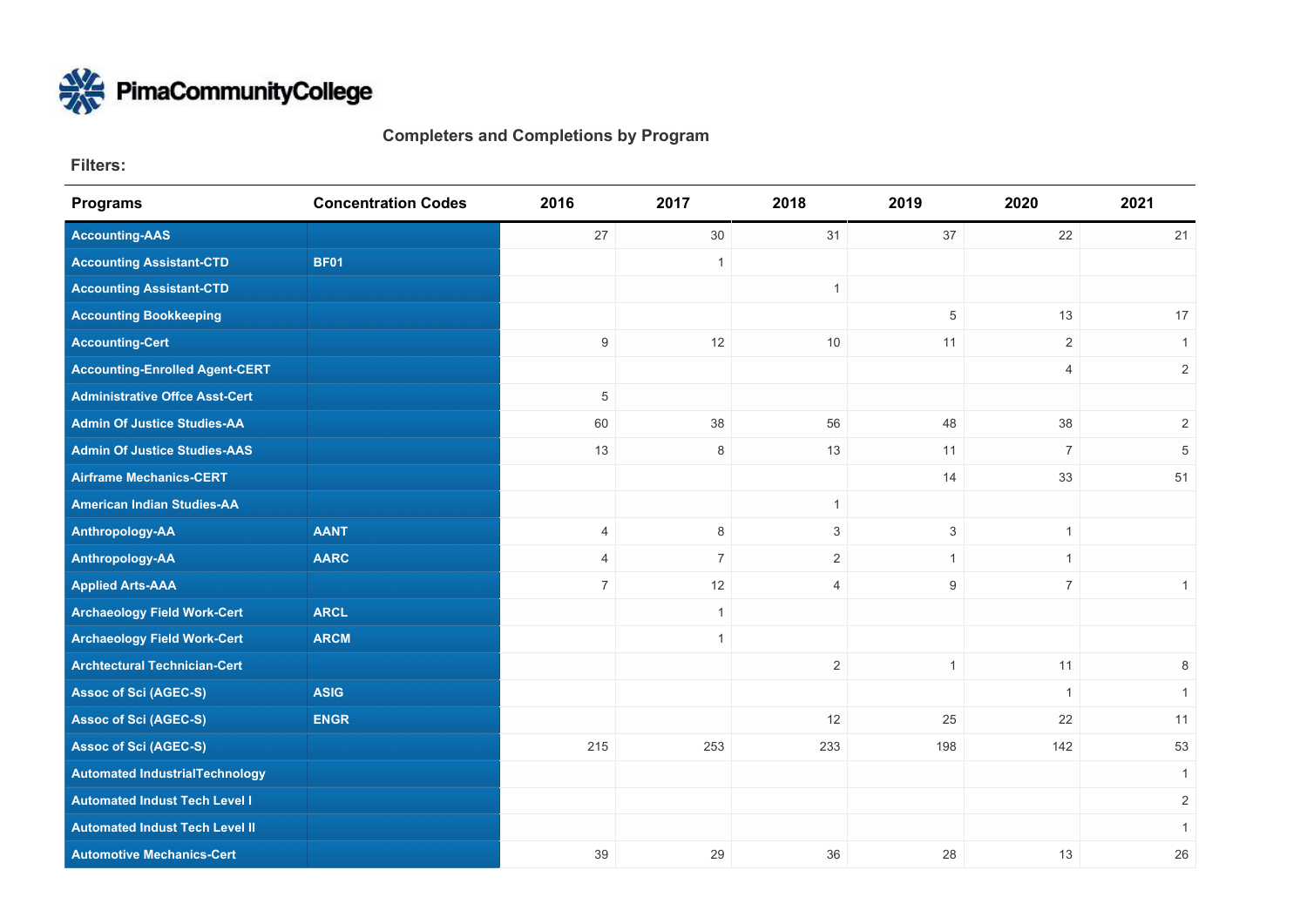| <b>Programs</b>                           | <b>Concentration Codes</b> | 2016           | 2017           | 2018           | 2019             | 2020           | 2021           |
|-------------------------------------------|----------------------------|----------------|----------------|----------------|------------------|----------------|----------------|
| <b>Automotive Technology-AAS</b>          |                            | 13             | $\,8\,$        | 11             | 15               | $6\,$          | 6              |
| <b>Autonomous Vehicle Driver Ops</b>      |                            |                |                |                |                  |                | $\mathbf{1}$   |
| <b>Aviation Technology-AAS</b>            | <b>AVMA</b>                | 9              | 12             | 15             | 10               | $\mathbf{1}$   |                |
| <b>Aviation Technology-AAS</b>            | <b>AVMO</b>                |                |                |                | 3                | 22             | 18             |
| <b>Aviation Technology-AAS</b>            | <b>AVMR</b>                |                |                | $\mathbf{1}$   | $\overline{7}$   | 20             | 19             |
| <b>Aviation Technology-AAS</b>            | <b>AVMS</b>                | $\,$ 5 $\,$    | $\overline{2}$ | $\mathbf{1}$   | $\mathbf{1}$     |                |                |
| <b>Aviation Technology-AAS</b>            | <b>AVMT</b>                | $\mathbf{1}$   | $\overline{4}$ | $\mathbf{1}$   |                  |                |                |
| <b>Aviation Technology-AAS</b>            | <b>AVMU</b>                |                |                |                |                  | $\overline{2}$ |                |
| <b>Aviation Technology, Adv-Cert</b>      | <b>AVMF</b>                | 52             | 39             | 44             | 24               |                |                |
| <b>Aviation Technology, Adv-Cert</b>      | <b>AVMG</b>                | 50             | 37             | 69             | 14               |                |                |
| <b>Aviation Technology, Adv-Cert</b>      | <b>AVMP</b>                | 33             | 41             | 47             | $\boldsymbol{9}$ |                |                |
| <b>Aviation Technology, Adv-Cert</b>      | <b>AVMS</b>                | 19             | $\overline{5}$ |                | $\mathbf{1}$     |                |                |
| <b>Avionics Technician-Cert</b>           |                            | 4              | $\mathbf{1}$   | $\mathbf{1}$   |                  | 3              | 12             |
| <b>Bakers Helper-CTD</b>                  | <b>OP04</b>                | $\sqrt{2}$     | $\overline{4}$ | $\mathbf{1}$   |                  |                |                |
| <b>Bakers Helper-CTD</b>                  |                            |                |                | $\mathbf{1}$   |                  |                |                |
| <b>Basic Welding</b>                      |                            |                |                |                |                  | $\sqrt{2}$     | 9              |
| <b>Beh Health Services -Cert</b>          |                            | 28             | 9              | 23             | 16               | 14             |                |
| <b>Biosciences LabTechnician-Cert</b>     |                            |                |                | 3              | $\overline{4}$   | $\mathbf{3}$   | $\mathfrak{S}$ |
| <b>Biotechnology-Cert</b>                 |                            |                | $\overline{5}$ | $\overline{5}$ | $\overline{2}$   |                |                |
| <b>Bldg Cons/Gen Resid Contr-Cert</b>     |                            | $\mathbf{2}$   | $\mathbf{3}$   | $\mathbf{1}$   | $\mathbf{2}$     |                |                |
| <b>Bldg Cons/Solar Installer-Cert</b>     |                            | $\mathbf{1}$   | $\mathbf{1}$   |                |                  | $\mathbf{1}$   |                |
| <b>Building and Construction Tech</b>     |                            |                |                |                |                  | $\mathbf{1}$   | 19             |
| <b>Building &amp; Const Advanced-Cert</b> | <b>BCTC</b>                | $\mathbf{1}$   |                |                |                  |                |                |
| <b>Building &amp; Const Advanced-Cert</b> | <b>BCTE</b>                | $\mathbf{1}$   | $\overline{4}$ | $\overline{7}$ | $\mathbf{1}$     | $\mathbf{1}$   |                |
| <b>Building &amp; Const Advanced-Cert</b> | <b>BCTF</b>                | $\overline{4}$ | $\overline{2}$ | $\mathbf{1}$   | $\mathbf{1}$     |                |                |
| <b>Building &amp; Const Advanced-Cert</b> | <b>BCTH</b>                | 9              | 5              | $\overline{7}$ | $7\overline{ }$  | $\overline{5}$ | $\mathbf{1}$   |
| <b>Building &amp; Const Advanced-Cert</b> | <b>BCTP</b>                |                |                | $\mathbf{1}$   |                  |                |                |
| <b>Building &amp; Const Basic-Cert</b>    |                            | 6              | 6              | $\mathbf{1}$   | 3                | $\mathbf{1}$   |                |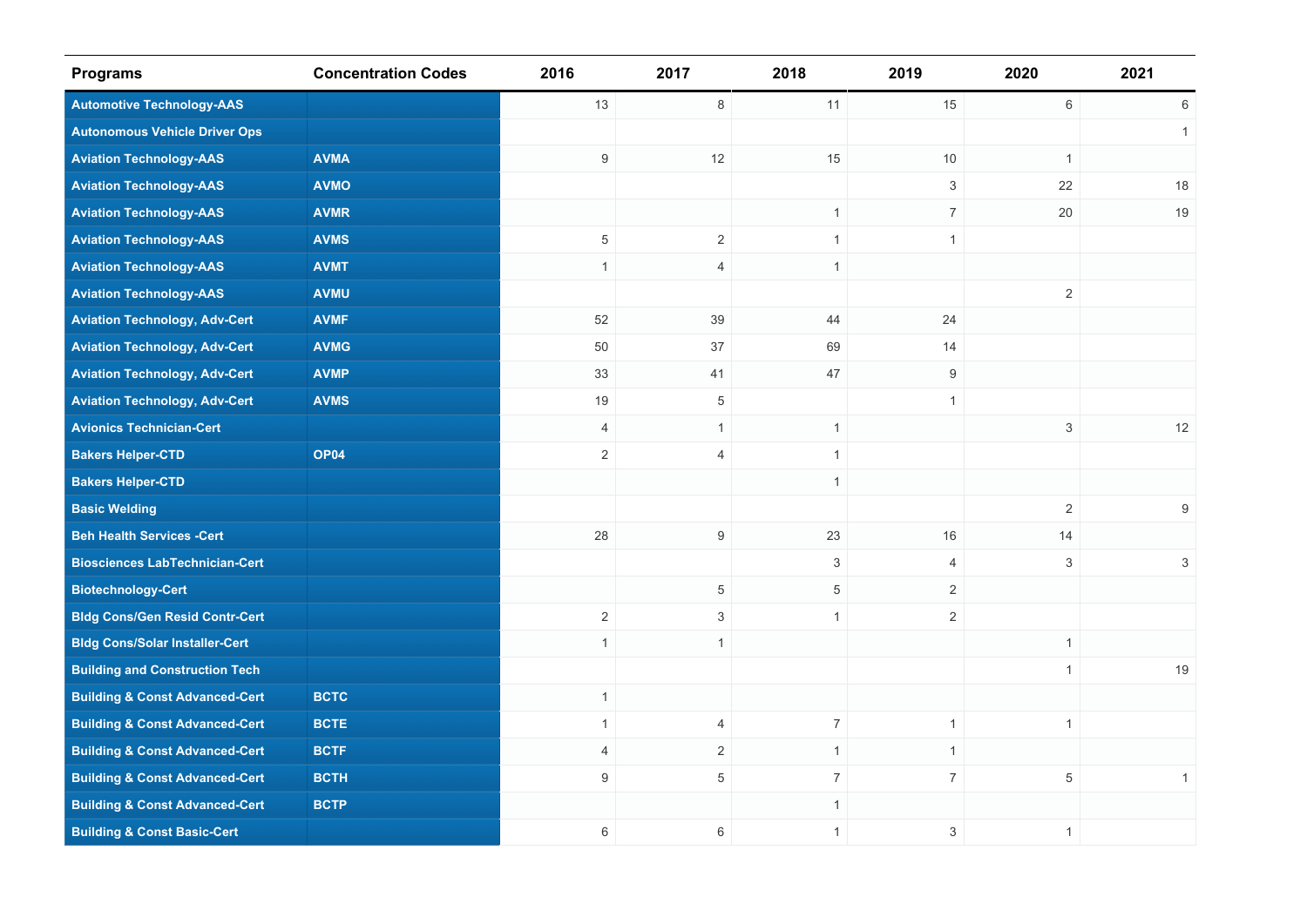| <b>Programs</b>                            | <b>Concentration Codes</b> | 2016                      | 2017           | 2018           | 2019           | 2020           | 2021         |
|--------------------------------------------|----------------------------|---------------------------|----------------|----------------|----------------|----------------|--------------|
| <b>Building &amp; Construction-AAS</b>     | <b>BCTB</b>                | $\mathbf{1}$              |                |                | $\mathbf{3}$   |                |              |
| <b>Building &amp; Construction-AAS</b>     | <b>BCTC</b>                | $\mathbf{1}$              | $\mathbf{1}$   |                |                |                |              |
| <b>Building &amp; Construction-AAS</b>     | <b>BCTE</b>                | $\ensuremath{\mathsf{3}}$ | 3              | $\overline{2}$ | $\overline{4}$ | $\mathbf{2}$   | 1            |
| <b>Building &amp; Construction-AAS</b>     | <b>BCTF</b>                | $\mathfrak{Z}$            | $\mathbf{3}$   | $\mathbf{1}$   | $\overline{2}$ |                |              |
| <b>Building &amp; Construction-AAS</b>     | <b>BCTG</b>                |                           |                | $\overline{2}$ | $\mathbf{1}$   |                |              |
| <b>Building &amp; Construction-AAS</b>     | <b>BCTH</b>                | $\mathbf{3}$              | $6\,$          | $\overline{5}$ | $\,6\,$        | $\mathbf{3}$   |              |
| <b>Building &amp; Construction-AAS</b>     | <b>BCTI</b>                | 2                         | $\overline{2}$ |                |                |                |              |
| <b>Building &amp; Construction-AAS</b>     | <b>BCTK</b>                |                           | $\mathbf{1}$   |                |                |                |              |
| <b>Building &amp; Construction-AAS</b>     | <b>BCTM</b>                | 3                         | $\overline{4}$ | $\overline{2}$ | 6              | $\overline{4}$ | 2            |
| <b>Building &amp; Construction-AAS</b>     | <b>BCTP</b>                | $\overline{2}$            | $\mathbf{1}$   | $\mathbf{1}$   |                |                |              |
| <b>Business</b>                            |                            |                           |                |                |                | $\overline{2}$ | 14           |
| <b>Business-AAS</b>                        | <b>BUSK</b>                | 3                         | $\overline{4}$ | 4              | $\mathsf 3$    | $\mathbf{1}$   | $\mathbf{1}$ |
| <b>Business-AAS</b>                        | <b>BUSL</b>                |                           |                |                |                | $\mathbf{1}$   |              |
| <b>Business-AAS</b>                        | <b>BUSM</b>                | 15                        | 28             | 19             | 25             | 28             | 12           |
| <b>Business-AAS</b>                        | <b>BUST</b>                |                           | $\mathbf{1}$   | $\mathbf{1}$   |                |                |              |
| <b>Business Admin (ABUS)-AB</b>            | <b>BUSA</b>                | $\mathbf{1}$              |                |                |                |                |              |
| <b>Business Admin (ABUS)-AB</b>            |                            | 131                       | 141            | 115            | 117            | 102            | 118          |
| <b>Business, Advanced-Cert</b>             |                            | 10                        | $\overline{7}$ | 8              | 5              | 2              | $\mathbf{1}$ |
| <b>Business (AGEC-B) Certificate</b>       |                            | 140                       | 169            | 137            | 145            | 124            | 137          |
| <b>Business, Basic-Cert</b>                |                            | 26                        | 22             | 16             | $9\,$          | 2              | 4            |
| <b>Business&amp;Industry Tec,Adv-Cert</b>  | BI <sub>2</sub> A          | 8                         | 10             | 12             | 11             | $\overline{4}$ |              |
| <b>Business&amp;Industry Tec,Adv-Cert</b>  | BI2B                       | 16                        | 14             | 17             | 8              | 8              |              |
| <b>Business&amp;Industry Tec, Adv-Cert</b> | BI <sub>2</sub> C          | 32                        | 5              | 20             | 43             | 14             |              |
| <b>Business&amp;Industry Tec, Adv-Cert</b> | <b>BI2D</b>                | 5                         | $\overline{4}$ | 8              | $\overline{7}$ | $\overline{4}$ |              |
| <b>Business&amp;Industry Tec, Adv-Cert</b> | BI3A                       | $\overline{2}$            | 9              | $\mathfrak{S}$ | $\overline{2}$ | $\mathbf{1}$   |              |
| <b>Business&amp;Industry Tec,Adv-Cert</b>  | <b>BI3B</b>                | 13                        | 14             | 8              | 6              | 6              |              |
| <b>Business&amp;Industry Tec, Adv-Cert</b> | <b>BI3C</b>                | 5                         | $9\,$          | $\mathbf{1}$   | 5              | $\overline{7}$ |              |
| <b>Business&amp;Industry Tec, Adv-Cert</b> | <b>BI3D</b>                | $\mathbf{1}$              | $\sqrt{2}$     | $\overline{4}$ | 3              |                |              |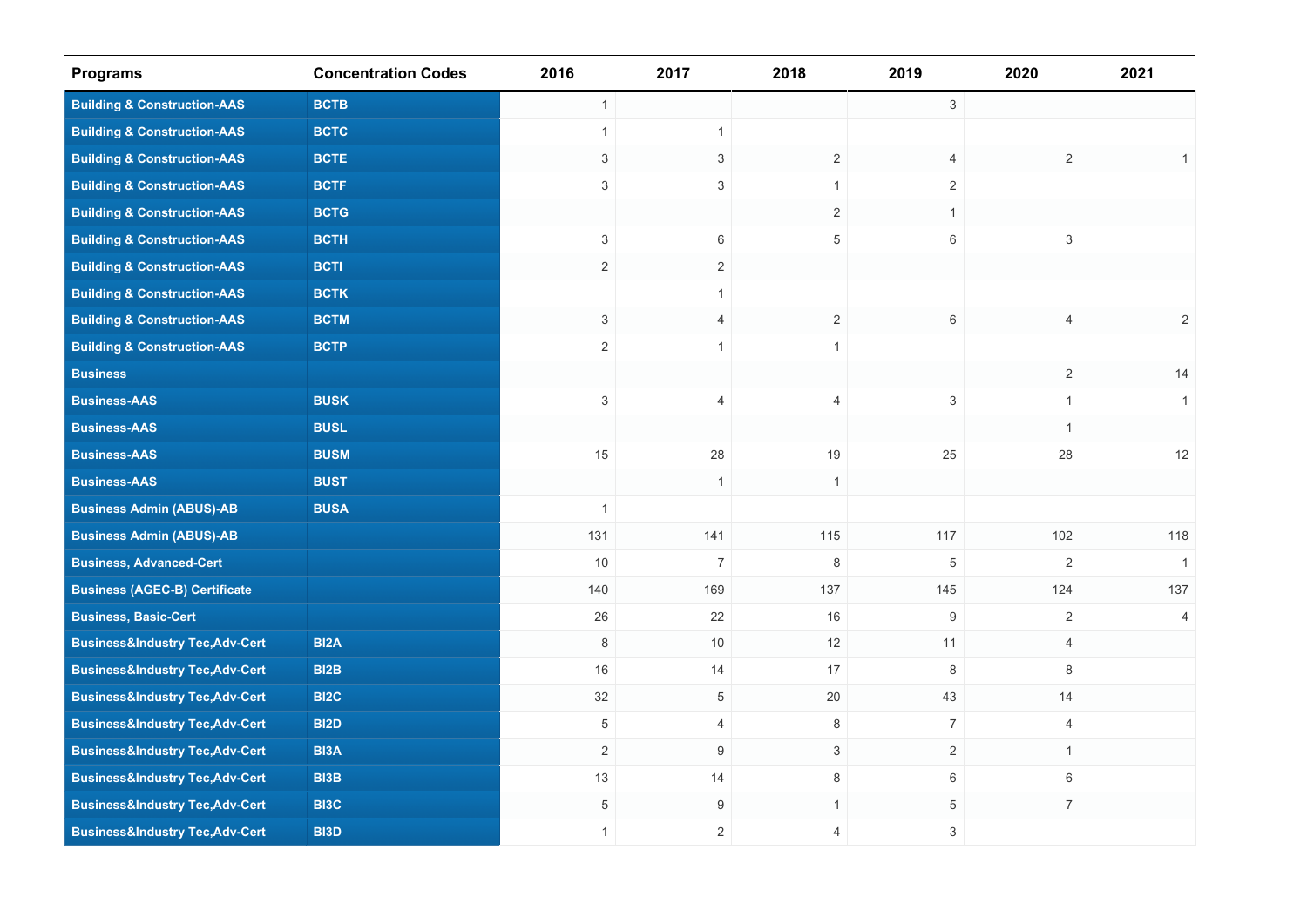| <b>Programs</b>                            | <b>Concentration Codes</b> | 2016           | 2017           | 2018           | 2019           | 2020         | 2021 |
|--------------------------------------------|----------------------------|----------------|----------------|----------------|----------------|--------------|------|
| <b>Business&amp;Industry Tec, Adv-Cert</b> | <b>BIGU</b>                |                |                | $\mathbf{1}$   |                |              |      |
| <b>Business&amp;Industry Tec,Adv-Cert</b>  | <b>BIPH</b>                | 8              | 12             | $\mathfrak{S}$ |                |              |      |
| <b>Business&amp;Industry Tec, Adv-Cert</b> | <b>BIPJ</b>                | $\mathfrak{S}$ |                | $\overline{4}$ | 9              | $\sqrt{2}$   |      |
| <b>Business&amp;Industry Tec, Adv-Cert</b> | <b>BIPL</b>                |                |                |                |                | 2            |      |
| <b>Business&amp;Industry Tec, Adv-Cert</b> | <b>BITA</b>                | $\mathbf{1}$   |                |                | $\mathbf{1}$   | $\mathbf{1}$ |      |
| <b>Business&amp;Industry Tec, Adv-Cert</b> | <b>BITS</b>                | $\overline{4}$ | 6              | $\overline{4}$ |                |              |      |
| <b>Business&amp;Industry Tec, Adv-Cert</b> | <b>BIWD</b>                | 24             | 24             | 12             | $\overline{2}$ |              |      |
| <b>Business&amp;Industry Tec,Bsc-Cert</b>  | <b>BIEA</b>                |                |                |                | $\overline{7}$ |              |      |
| <b>Business&amp;Industry Tec,Bsc-Cert</b>  | <b>BIEB</b>                |                |                | 15             | 16             |              |      |
| <b>Business&amp;Industry Tec, Bsc-Cert</b> | <b>BIEH</b>                |                |                | $\,$ 5 $\,$    |                |              |      |
| <b>Business&amp;Industry Tec, Bsc-Cert</b> | <b>BIEI</b>                |                |                |                | $\overline{2}$ |              |      |
| <b>Business&amp;Industry Tec, Bsc-Cert</b> | <b>BIEJ</b>                |                |                |                | $\overline{4}$ |              |      |
| <b>Business&amp;Industry Tec, Bsc-Cert</b> | <b>BIEK</b>                |                |                |                | $\overline{2}$ |              |      |
| <b>Business&amp;Industry Tec,Bsc-Cert</b>  | <b>BIEL</b>                |                |                | $\mathbf{1}$   | $\overline{7}$ |              |      |
| <b>Business&amp;Industry Tec,Bsc-Cert</b>  | <b>BIEM</b>                |                |                |                | $\overline{2}$ |              |      |
| <b>Business&amp;Industry Tec, Bsc-Cert</b> | <b>BIEN</b>                |                |                |                | $\mathbf{1}$   |              |      |
| <b>Business&amp;Industry Tec,Bsc-Cert</b>  | <b>BIEO</b>                |                |                |                | $\overline{4}$ |              |      |
| <b>Business&amp;Industry Tec, Bsc-Cert</b> | <b>BIEP</b>                |                |                |                | 8              |              |      |
| <b>Business&amp;Industry Tec,Bsc-Cert</b>  | <b>BIEQ</b>                |                |                |                | $\overline{2}$ |              |      |
| <b>Business&amp;Industry Tec,Bsc-Cert</b>  | <b>BIER</b>                |                |                |                | $\overline{2}$ |              |      |
| <b>Business&amp;Industry Tec,Bsc-Cert</b>  | <b>BIES</b>                |                |                | $\mathbf{3}$   | $\overline{4}$ |              |      |
| <b>Business&amp;Industry Tec,Bsc-Cert</b>  | <b>BIET</b>                |                |                |                | $\overline{2}$ |              |      |
| <b>Business&amp;Industry Tec, Bsc-Cert</b> | <b>BIEU</b>                |                |                |                | 8              |              |      |
| <b>Business&amp;Industry Tec,Bsc-Cert</b>  | <b>BIEV</b>                |                |                |                | $\overline{4}$ |              |      |
| <b>Business&amp;Industry Tec,Bsc-Cert</b>  | <b>BING</b>                | 10             | $\overline{4}$ | $\overline{2}$ |                |              |      |
| <b>Business&amp;Industry Tec,Bsc-Cert</b>  | <b>BIPD</b>                | $\,$ 5 $\,$    |                |                |                |              |      |
| <b>Business&amp;Industry Tec,Bsc-Cert</b>  | <b>BIPE</b>                | 51             | 27             | 57             | 42             | 13           |      |
| <b>Business&amp;Industry Tec,Bsc-Cert</b>  | <b>BIPG</b>                | 19             | 25             | $\,$ 5 $\,$    |                |              |      |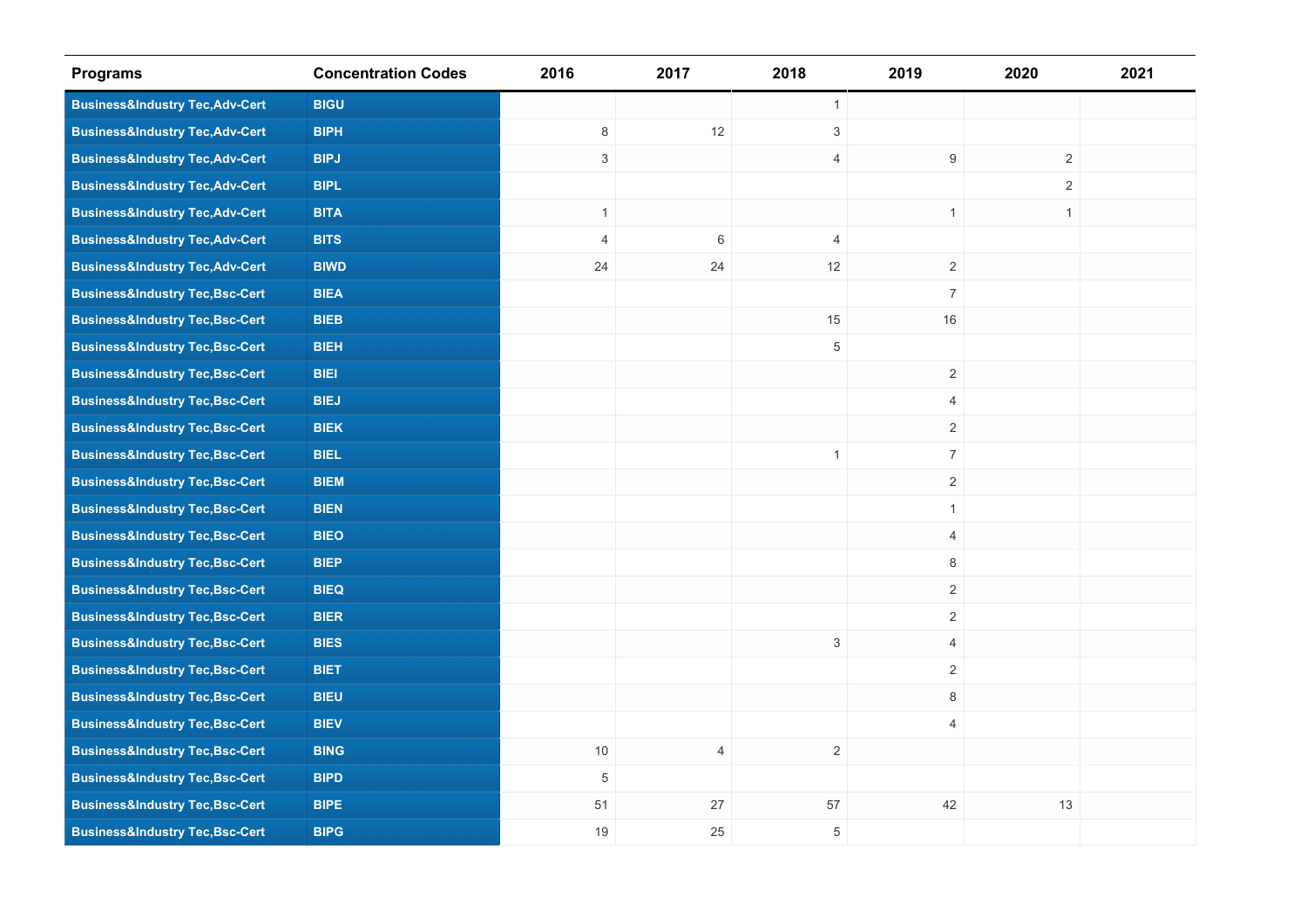| <b>Programs</b>                            | <b>Concentration Codes</b> | 2016                      | 2017           | 2018           | 2019                      | 2020           | 2021           |
|--------------------------------------------|----------------------------|---------------------------|----------------|----------------|---------------------------|----------------|----------------|
| <b>Business&amp;Industry Tec,Bsc-Cert</b>  | <b>BIPI</b>                | 11                        | 5              | 25             | 24                        | 18             |                |
| <b>Business&amp;Industry Tec,Bsc-Cert</b>  | <b>BIPK</b>                | 125                       | 116            | 100            | 159                       | 107            |                |
| <b>Business&amp;Industry Tec, Bsc-Cert</b> | <b>BIPM</b>                | 41                        |                |                |                           |                |                |
| <b>Business&amp;Industry Tec, Bsc-Cert</b> | <b>BIWA</b>                | 39                        | 26             | 16             | $\mathsf 3$               | $\overline{2}$ |                |
| <b>Business&amp;Industry Tec, Bsc-Cert</b> | <b>BIWB</b>                | 38                        | 25             | 15             | 4                         | $\mathbf{1}$   |                |
| <b>Business&amp;Industry Tec, Bsc-Cert</b> | <b>BIWC</b>                | 42                        | 28             | 16             | 3                         | $\mathbf{1}$   |                |
| <b>Business&amp;Industry Tec, Bsc-Cert</b> | <b>BIWR</b>                | 16                        | 20             | 19             | 12                        |                |                |
| <b>Business &amp; Industry Tech-AAS</b>    |                            | 6                         | $\overline{2}$ | $\mathbf{1}$   | $\overline{7}$            | $\mathbf{1}$   |                |
| <b>Cabinetmaker-Cert</b>                   |                            |                           |                | $\mathbf{1}$   | $\mathbf{1}$              |                | 3              |
| <b>CAD Technician-Cert</b>                 |                            |                           |                | $\,8\,$        | $\ensuremath{\mathsf{3}}$ | 19             | $10$           |
| <b>Carpenter-Cert</b>                      |                            |                           |                |                |                           |                | $\,8\,$        |
| <b>Civil Engineer CADTech-Cert</b>         |                            |                           |                | $\overline{4}$ |                           | 10             |                |
| <b>Class A Vehicle Driver-Cert</b>         |                            | 36                        | 47             | 36             | 38                        | 41             | 15             |
| <b>ClassB Com Drive License -Cert</b>      |                            |                           |                |                | $\mathbf{1}$              | 13             |                |
| <b>Clinical Research Coord-AAS</b>         |                            | 12                        | 10             | $\overline{7}$ | $\,8\,$                   | $\overline{4}$ | 10             |
| <b>Clinical Research Coord-Cert</b>        |                            | $\mathbf{1}$              | $\overline{2}$ |                |                           |                |                |
| <b>CNC Operator-Cert</b>                   |                            |                           |                |                | 13                        | 8              | 6              |
| <b>Coaching-Cert</b>                       |                            | $\mathbf{3}$              | 3              | $\,6\,$        | $\mathbf{1}$              | $\overline{2}$ |                |
| <b>Comp Aided Drafting/Design-AAS</b>      | <b>DFTA</b>                | 13                        | $\overline{7}$ | 10             | $\,8\,$                   | 8              | $\overline{7}$ |
| <b>Comp Aided Drafting/Design-AAS</b>      | <b>DFTC</b>                | 9                         | $\overline{7}$ | 2              | $7\overline{ }$           | 9              | 5              |
| <b>Comp Aided Drft/Desn Adv-Cert</b>       |                            | $\overline{7}$            | $\overline{7}$ | 15             | 6                         | $\overline{2}$ |                |
| <b>Comp Aided Drft/Desn Bsc-Cert</b>       |                            | $\ensuremath{\mathsf{3}}$ | $\overline{7}$ | 19             | 6                         | $\overline{4}$ |                |
| <b>Complete Dentures Tech-Cert</b>         |                            | $\sqrt{2}$                |                |                |                           |                |                |
| <b>Comp Software Appl Asst-Cert</b>        |                            |                           | $\mathbf{1}$   |                |                           |                |                |
| <b>Computer Programmer/Analyst</b>         | <b>CPMA</b>                |                           |                |                |                           | $\mathfrak{S}$ | 6              |
| <b>Computer Programmer/Analyst</b>         | <b>CPMC</b>                |                           |                |                |                           | $\overline{4}$ | 4              |
| <b>Computer Programmer/Analyst</b>         |                            |                           |                |                |                           |                | $\mathbf{1}$   |
| <b>Computer Software Appl-CTD</b>          |                            |                           |                | $\mathbf{1}$   |                           |                |                |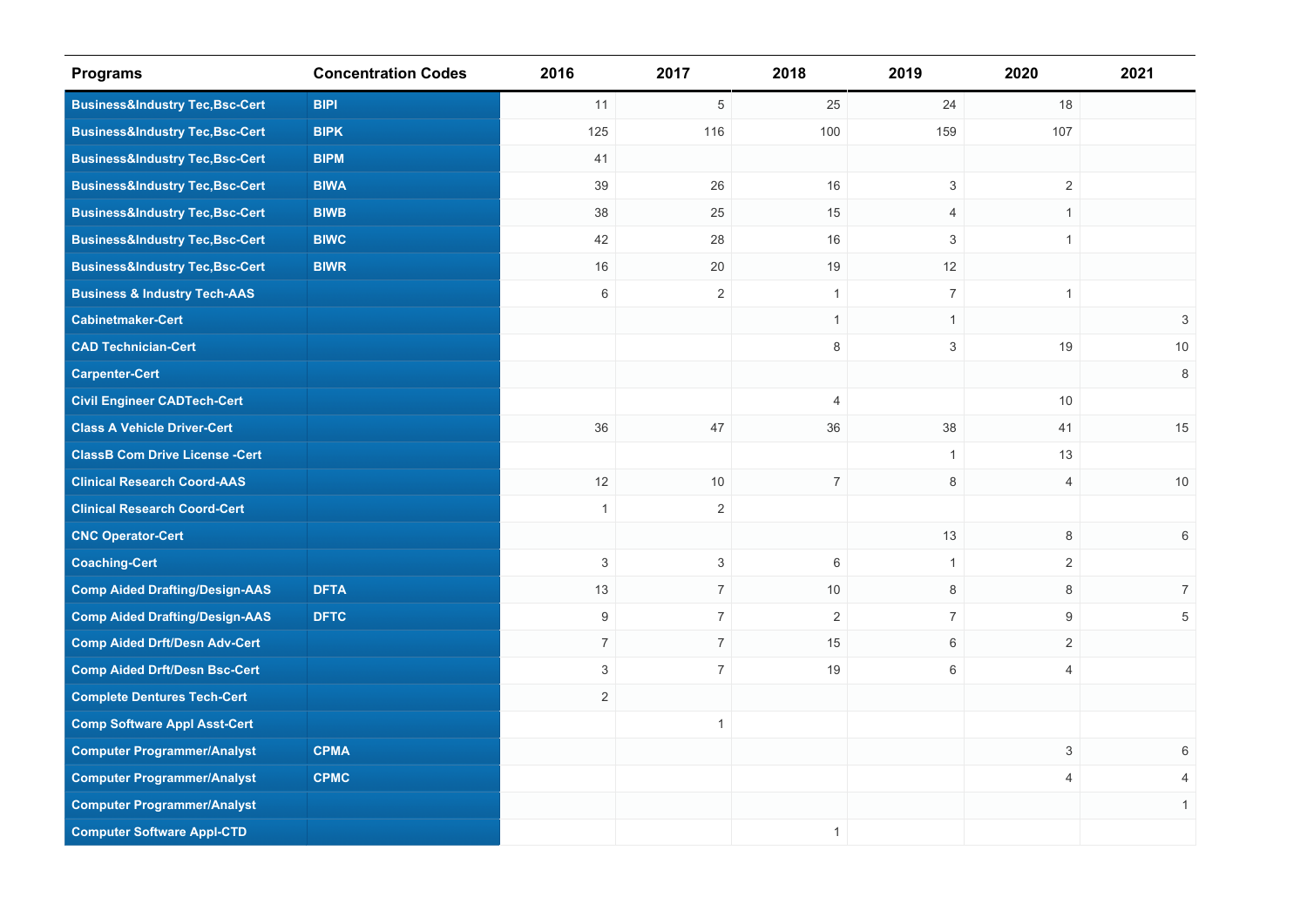| <b>Programs</b>                       | <b>Concentration Codes</b> | 2016           | 2017           | 2018                      | 2019             | 2020             | 2021           |
|---------------------------------------|----------------------------|----------------|----------------|---------------------------|------------------|------------------|----------------|
| <b>Computer Systems Admin-AAS</b>     | <b>CSNA</b>                | 29             | 33             | 28                        | 27               | 23               | 5              |
| <b>Computer Systems Admin-AAS</b>     | <b>CSNS</b>                |                | $\mathbf{1}$   |                           |                  |                  |                |
| <b>Computer Systems Admin-AAS</b>     | <b>CSNY</b>                | 15             | 15             | 18                        | 26               | 33               | 6              |
| <b>Computer Systems Admin-AAS</b>     |                            |                |                |                           | $\overline{1}$   | $\overline{4}$   | 31             |
| <b>Cooks Helper-CTD</b>               | OP <sub>02</sub>           | $\overline{2}$ |                |                           |                  |                  |                |
| <b>County Correction Academy-Cert</b> |                            |                | $\mathbf{1}$   |                           |                  |                  |                |
| <b>Culinary Arts-AAS</b>              |                            | 19             | 14             | 16                        | 11               | 18               | 15             |
| <b>Culinary Arts-Cert</b>             |                            | 12             | $\overline{4}$ | 6                         | 6                | 8                | $\mathbf{1}$   |
| <b>Culinary Fundamentals-CERT</b>     |                            |                |                |                           | $\sqrt{2}$       | 18               | $\mathsf 3$    |
| <b>Culinary Skls Fundamentals-CTD</b> | <b>OP37</b>                | $\,$ 5 $\,$    |                | $\mathbf{1}$              |                  |                  |                |
| <b>Customer Service Mgmt-Cert</b>     |                            |                | $\mathbf{1}$   |                           |                  |                  |                |
| <b>Cyber Security</b>                 |                            |                |                |                           |                  |                  | $\sqrt{2}$     |
| <b>Dental Assistant-Cert</b>          |                            | 22             | 13             | 25                        | 16               |                  | 42             |
| <b>Dental Ceramics Tech-Cert</b>      |                            | $\sqrt{2}$     | $\mathbf{1}$   |                           |                  |                  |                |
| <b>Dental Hygiene-AAS</b>             |                            | 22             | 21             | 23                        | $27\,$           | 25               | 29             |
| <b>Dental Lab Technology-AAS</b>      |                            | $\mathbf{3}$   | $\mathbf{1}$   | $\overline{2}$            | $\overline{4}$   | $\overline{2}$   | $\overline{7}$ |
| <b>Dental Lab Technology-Cert</b>     | <b>DLTD</b>                | $\overline{1}$ |                |                           |                  |                  |                |
| <b>Dental Lab Technology-Cert</b>     | <b>DLTP</b>                | $\overline{2}$ |                |                           |                  |                  |                |
| <b>Digital and Film Arts-AAS</b>      |                            | $10$           | 10             | $\overline{7}$            | $\,6\,$          | $9\,$            | $\mathbf{1}$   |
| <b>Digital and Film Arts-Cert</b>     | <b>MDFA</b>                | $\overline{1}$ | $\mathbf{1}$   |                           |                  |                  |                |
| <b>Digital and Film Arts-Cert</b>     | <b>MDFC</b>                | $\overline{1}$ | $\mathbf{1}$   | $\mathbf{1}$              |                  |                  |                |
| <b>Digital and Film Arts-Cert</b>     | <b>MDFD</b>                |                | $\mathbf{1}$   | $\mathbf{1}$              |                  |                  |                |
| <b>Digital Arts-AAS</b>               | <b>DARD</b>                | 9              | 10             | $\,$ 5 $\,$               | $\boldsymbol{9}$ | $\boldsymbol{9}$ | 11             |
| <b>Digital Arts-AAS</b>               | <b>DARI</b>                | 3              | $\mathbf{1}$   | $\overline{2}$            | $\overline{4}$   | 3                |                |
| <b>Digital Arts-AAS</b>               | <b>DARM</b>                | 5              | 2              | $\overline{2}$            | $\mathbf{1}$     |                  |                |
| <b>Digital Arts-AAS</b>               | <b>DARW</b>                | $\overline{7}$ | $\overline{2}$ | 5                         | $\overline{4}$   | $\overline{5}$   | 7 <sup>7</sup> |
| <b>Digital Arts-CERA</b>              |                            | $\overline{1}$ | $\mathbf{1}$   |                           |                  |                  |                |
| <b>Digital Arts-Cert</b>              |                            | 5              | 4              | $\ensuremath{\mathsf{3}}$ | $\overline{1}$   |                  |                |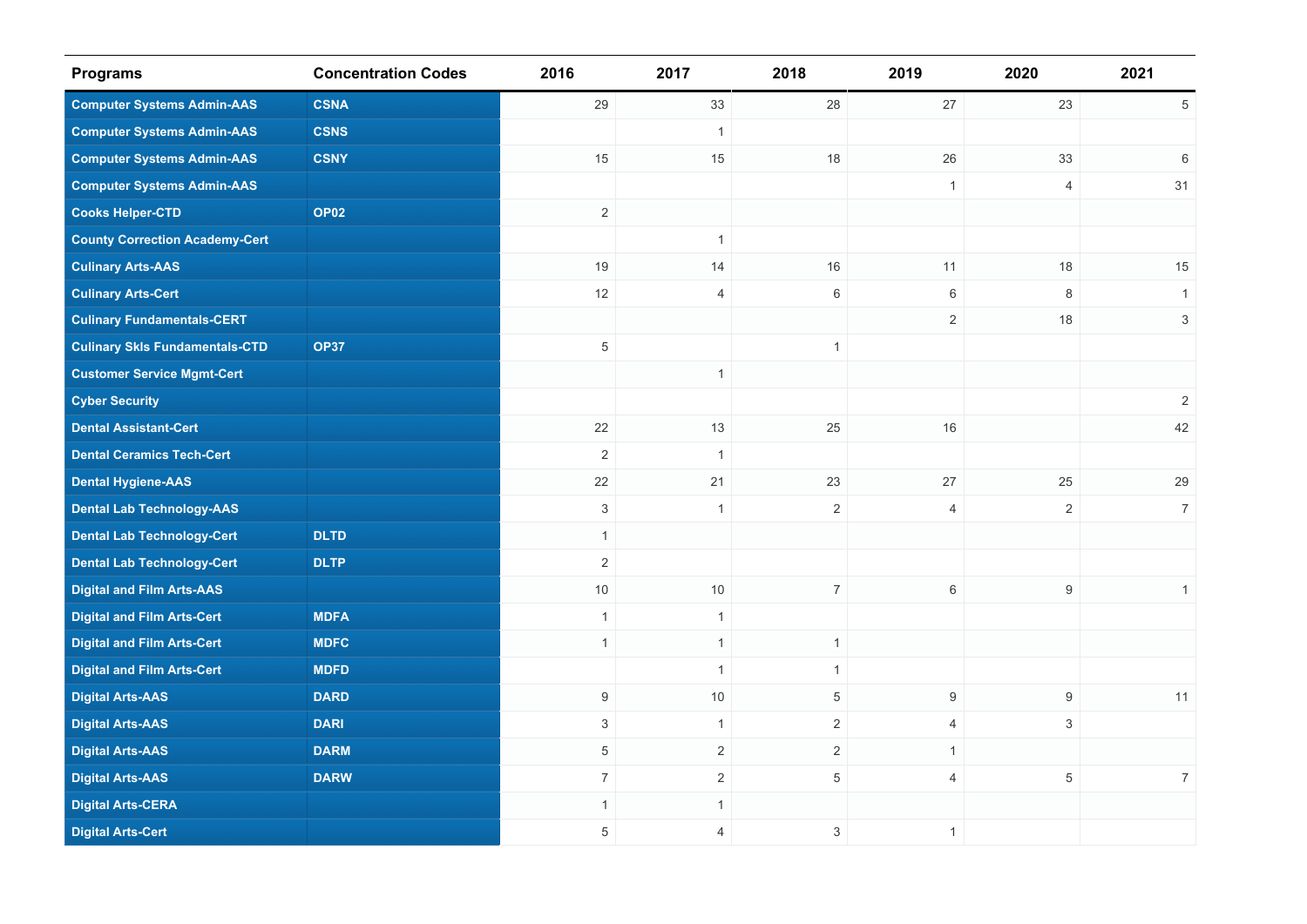| <b>Programs</b>                           | <b>Concentration Codes</b> | 2016           | 2017           | 2018           | 2019           | 2020                      | 2021           |
|-------------------------------------------|----------------------------|----------------|----------------|----------------|----------------|---------------------------|----------------|
| <b>Digital Film Animation-AAS</b>         |                            | $\mathbf{3}$   | $6\,$          | 8              | 8              | $\,6\,$                   | $\mathbf{1}$   |
| <b>Digital Film Arts &amp; Animation</b>  | <b>DAAA</b>                |                |                |                |                | $\overline{7}$            | 8              |
| <b>Digital Film Arts &amp; Animation</b>  | <b>DAAF</b>                |                |                |                | 2              | $\overline{7}$            | 12             |
| <b>Digital Game &amp; Simulation -AAS</b> | <b>DAGA</b>                | 15             | 3              | 5              | 6              | 3                         | 4              |
| <b>Digital Game &amp; Simulation -AAS</b> | <b>DAGP</b>                | $\overline{4}$ | $\mathbf{1}$   | $\overline{2}$ | $\overline{7}$ | $\mathbf{2}$              | $\mathbf{1}$   |
| <b>Direct Care Professional-Cert</b>      |                            |                | $\mathbf{1}$   |                |                |                           |                |
| <b>Early Childhood Asst Educ-CERT</b>     |                            |                |                |                | $\overline{1}$ | $\mathbf{2}$              | $\sqrt{2}$     |
| <b>Early Childhood Education-AA</b>       |                            | $\overline{1}$ | 6              | 5              | 6              | 2                         | $\mathbf{1}$   |
| <b>Early Childhood Studies - AAS</b>      |                            | 35             | 35             | 33             | 33             | 24                        | 9              |
| <b>Early Child Studies Adv-Cert</b>       |                            | 31             | 31             | 32             | 13             | 9                         |                |
| <b>Early Child Studies Basic-Cert</b>     | <b>ECBF</b>                | $\mathbf{1}$   | $\overline{2}$ | $\mathbf{1}$   |                |                           |                |
| <b>Early Child Studies Basic-Cert</b>     |                            | $\overline{1}$ |                |                |                |                           |                |
| <b>ECS Child DevelopmentAssociate</b>     |                            |                |                |                |                | $\mathbf{1}$              |                |
| <b>Education-AA</b>                       | <b>EDUC</b>                | $\mathbf{1}$   | $\overline{2}$ |                |                |                           |                |
| <b>Education-AA</b>                       | <b>EDUL</b>                | 19             | 14             | $\overline{7}$ | $\overline{4}$ | 13                        | $\mathbf{1}$   |
| <b>Education-AA</b>                       |                            |                |                | $\mathbf{1}$   | $\overline{4}$ | $\ensuremath{\mathsf{3}}$ | $\mathbf{3}$   |
| <b>Elec Assembly Technology-Cert</b>      |                            | 3              | 2              | $\mathbf{1}$   |                |                           |                |
| <b>Electrical Utility Tech-Cert</b>       |                            | 23             | 12             | 15             | $\overline{7}$ | $\mathbf{3}$              | $\mathbf{1}$   |
| <b>Electrician-Cert</b>                   |                            |                |                |                | $\mathbf{1}$   | 5                         | 12             |
| <b>Elementary Certification-CERA</b>      |                            |                |                |                | $\overline{2}$ | 23                        | 22             |
| <b>Elementary Education-CERA</b>          | <b>EDUD</b>                |                | $\mathbf{1}$   |                |                |                           |                |
| <b>Emergency Medical Tech-Cert</b>        |                            | 213            | 172            | 185            | 199            | 113                       | 187            |
| <b>EMT Paramedic-AAS</b>                  |                            | 21             | 36             | 48             | 48             | 50                        | 32             |
| <b>EMT Paramedic-Cert</b>                 |                            | $\mathbf{1}$   |                |                |                |                           |                |
| <b>Energy Technology Level I</b>          |                            |                |                |                |                | $\mathbf{1}$              | 8              |
| <b>Energy Technology Level II</b>         |                            |                |                |                |                | $\mathbf{1}$              | $\overline{2}$ |
| <b>Engineering Genrl Studies-AGS</b>      | <b>AGEA</b>                | 3              | 3              |                |                |                           |                |
| <b>Engineering Genrl Studies-AGS</b>      | <b>AGEB</b>                | $\mathbf{1}$   | $\mathbf{1}$   |                |                |                           |                |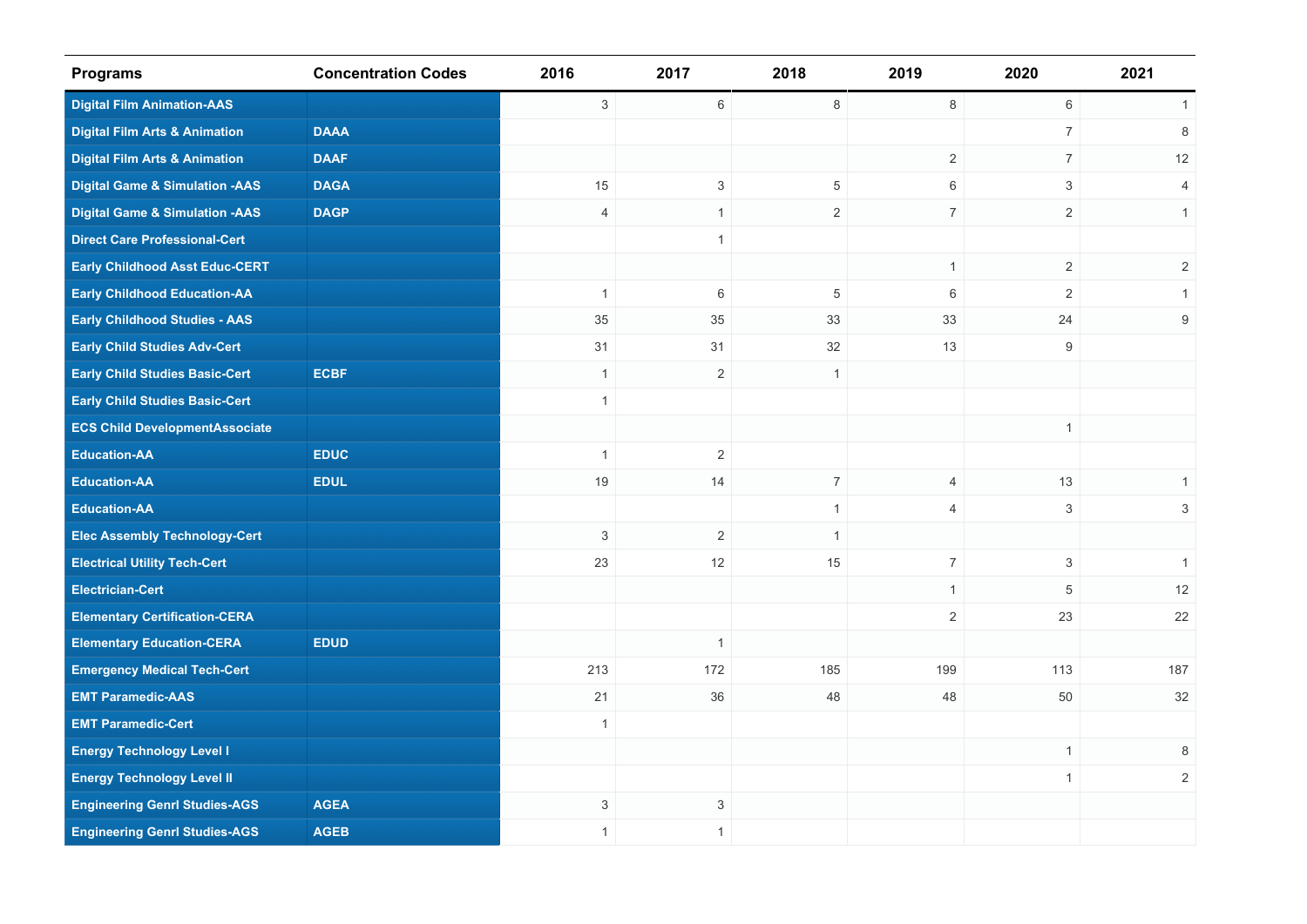| <b>Programs</b>                         | <b>Concentration Codes</b> | 2016           | 2017           | 2018                      | 2019                      | 2020           | 2021           |
|-----------------------------------------|----------------------------|----------------|----------------|---------------------------|---------------------------|----------------|----------------|
| <b>Engineering Genrl Studies-AGS</b>    | <b>AGED</b>                | $\mathbf{1}$   | $\overline{2}$ |                           |                           |                |                |
| <b>Engineering Genrl Studies-AGS</b>    | <b>AGEE</b>                | $\overline{1}$ |                |                           |                           |                |                |
| <b>Engineering Genrl Studies-AGS</b>    | <b>AGEG</b>                | $\overline{2}$ | $\overline{2}$ |                           |                           |                |                |
| <b>Engineering Genrl Studies-AGS</b>    | <b>AGEH</b>                | 2              | $\overline{2}$ | $\mathbf{1}$              | $\mathbf{1}$              |                |                |
| <b>Engineering Genrl Studies-AGS</b>    | <b>AGEL</b>                | $\overline{c}$ | $\mathbf{1}$   | $\mathbf{1}$              |                           |                |                |
| <b>Engineering Genrl Studies-AGS</b>    | <b>AGEM</b>                | 12             | 11             | 8                         | 3                         | $\mathbf{1}$   |                |
| <b>Engineering Genrl Studies-AGS</b>    | <b>AGEN</b>                | $\mathsf 3$    | $\mathbf{1}$   |                           |                           |                |                |
| <b>Engineering Genrl Studies-AGS</b>    | <b>AGEP</b>                |                | $\mathbf{1}$   |                           |                           |                |                |
| <b>Engineering Genrl Studies-AGS</b>    | <b>AGER</b>                | $\mathbf{3}$   | 12             | $\ensuremath{\mathsf{3}}$ |                           |                |                |
| <b>Engineering Genrl Studies-AGS</b>    | <b>AGET</b>                | $\mathbf{1}$   | $\mathbf{1}$   |                           |                           |                |                |
| <b>Engineering Genrl Studies-AGS</b>    | <b>AGEV</b>                | $\sqrt{2}$     | $\overline{2}$ | $\mathbf{1}$              |                           |                |                |
| <b>Executive Assistant-AAS</b>          |                            | 3              | 6              | $\overline{2}$            |                           |                |                |
| <b>Fabrication Welding</b>              |                            |                |                |                           |                           | $\mathbf{1}$   | 8              |
| <b>Fashion Consumer Sciences-AAS</b>    |                            | $\overline{2}$ | $\sqrt{2}$     |                           |                           |                |                |
| <b>Fashion Consumer Sciences-CERT</b>   |                            | $\mathbf{1}$   |                |                           |                           |                |                |
| <b>Fashion Design-Cert</b>              |                            | $\overline{4}$ | 8              | 9                         | $\mathsf 3$               | $\,6\,$        | $\overline{7}$ |
| <b>Field Archaeology</b>                | <b>ARCC</b>                |                | $\overline{2}$ | $\mathbf{1}$              |                           |                |                |
| <b>Field Archaeology</b>                | <b>ARCL</b>                | 3              | 6              | $\overline{2}$            | 3                         |                |                |
| <b>Field Archaeology</b>                | <b>ARCM</b>                | $\mathbf{1}$   | $\overline{4}$ | $\overline{2}$            | $\overline{2}$            |                |                |
| <b>Field Archaeology</b>                | <b>ARCS</b>                | $\overline{2}$ | 6              | $\overline{2}$            | 3                         |                |                |
| <b>Field Archaeology</b>                |                            |                |                |                           |                           | $\overline{4}$ | $\mathbf{1}$   |
| Fire & Emergency Srv Higher Ed          |                            |                |                |                           | $\mathbf{1}$              | $\overline{7}$ | $\overline{2}$ |
| <b>Fire Science-AAS</b>                 | <b>FSCV</b>                | 3              | $\sqrt{2}$     |                           | $\mathbf{1}$              |                |                |
| <b>Fire Science-AAS</b>                 |                            | 13             | $\overline{4}$ | 19                        | 8                         | $\overline{2}$ |                |
| <b>Fire Science - Cert</b>              |                            | 46             | 58             | 69                        | 47                        | 24             | $27\,$         |
| <b>Fitness Professional-Cert</b>        |                            | $20\,$         | 15             | 17                        | 15                        | 10             | $\overline{7}$ |
| <b>Fitness &amp; Wellness Spec-Cert</b> |                            |                |                | $\mathbf{1}$              | $\ensuremath{\mathsf{3}}$ | $10$           | $\,6$          |
| <b>Fixed Bridgework Tech-Cert</b>       |                            | $\overline{2}$ |                |                           |                           |                |                |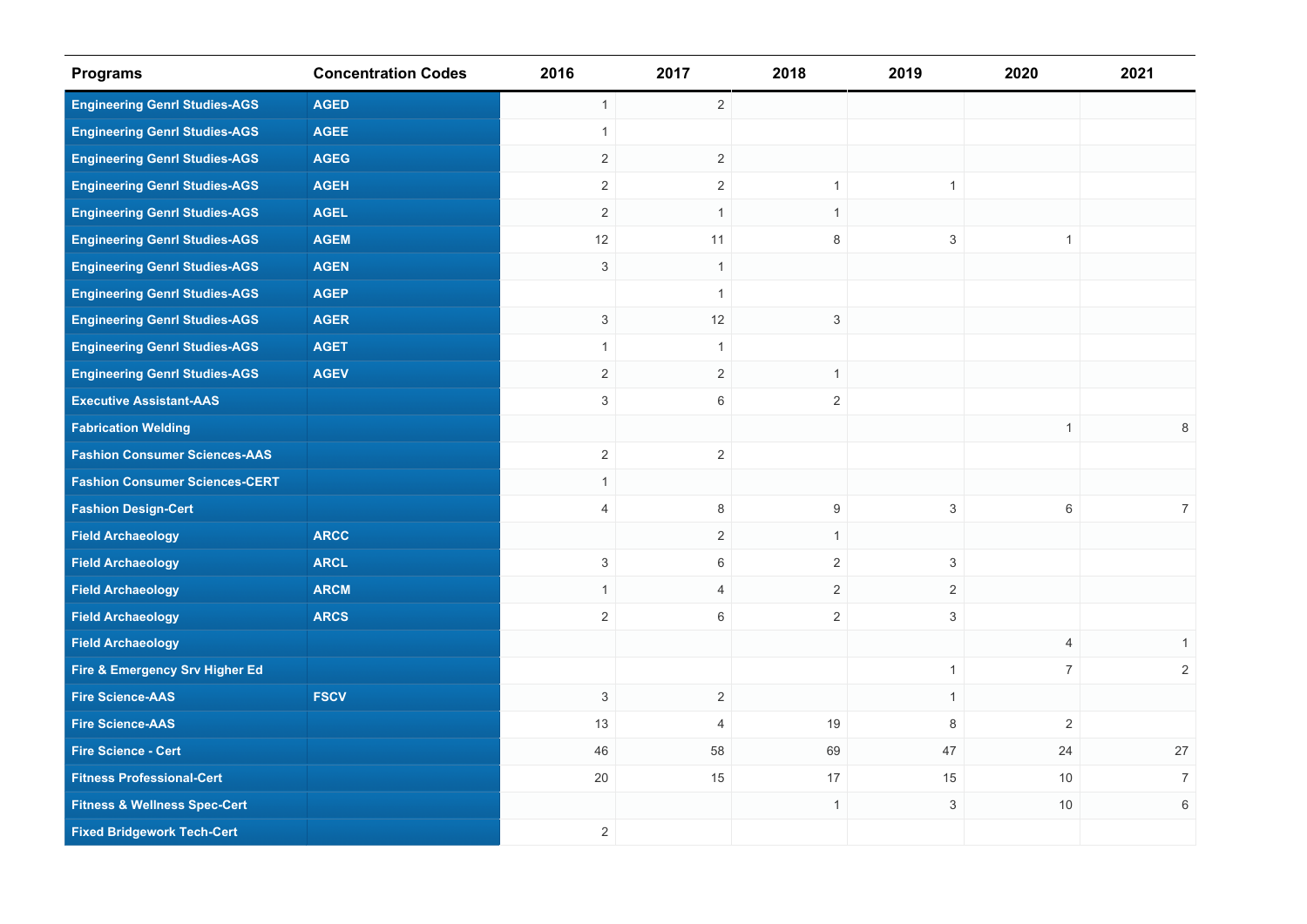| <b>Programs</b>                         | <b>Concentration Codes</b> | 2016           | 2017           | 2018           | 2019             | 2020           | 2021                      |
|-----------------------------------------|----------------------------|----------------|----------------|----------------|------------------|----------------|---------------------------|
| <b>Forensic/Crime Scene Tech-Cert</b>   |                            | 19             | 17             | $9\,$          | 2                |                |                           |
| <b>Fraud Examination - Cert</b>         |                            | $\sqrt{3}$     | $\overline{2}$ |                |                  |                |                           |
| <b>General Mechanics-Cert</b>           |                            |                |                |                | 36               | 40             | 58                        |
| <b>General Studies-AGS</b>              | <b>AGSE</b>                | $\overline{1}$ |                |                |                  |                |                           |
| <b>General Studies-AGS</b>              |                            | 540            | 506            | 340            | 286              | 156            | 53                        |
| <b>Health Information Tech - AAS</b>    |                            | 40             | 30             | 27             | 15               | 25             | 17                        |
| <b>Health Information Techn-Cert</b>    | <b>OAHB</b>                | 16             | 15             | 10             | 13               | 22             | $20\,$                    |
| <b>Health Information Techn-Cert</b>    | <b>OAHF</b>                | $\mathbf{3}$   |                |                |                  |                |                           |
| <b>Health Information Techn-Cert</b>    | <b>OAHM</b>                | $\sqrt{2}$     | $\overline{2}$ | 3              | $\mathbf{1}$     | $\mathbf{1}$   |                           |
| <b>Honors Program-Cert</b>              |                            | $\,$ 5 $\,$    | 5              | 12             | $\boldsymbol{9}$ | $\,$ 5 $\,$    | 5                         |
| <b>Hotel &amp; Restaurant Mgmt-AA</b>   |                            | 13             | $\overline{7}$ | 14             | 10               | $\overline{7}$ |                           |
| <b>Hotel &amp; Restaurant Mgmt-Cert</b> |                            | $30\,$         | $\,$ 5 $\,$    | 10             | 10               | $\overline{4}$ | $\overline{4}$            |
| <b>Human Resources-Cert</b>             |                            | 19             | 31             | 21             | 24               | 25             | 26                        |
| <b>HVAC-R Technician-CERT</b>           |                            |                |                |                | $\mathbf{1}$     | $\overline{7}$ | 15                        |
| <b>Industrial Technology Level I</b>    |                            |                |                |                |                  | 14             | $\mathbf{1}$              |
| <b>Information Tech Specialst-AAS</b>   | <b>TECI</b>                | $\mathbf{1}$   |                |                |                  |                |                           |
| <b>Integrated Circuit Layout-Cert</b>   |                            | $\sqrt{3}$     | $\mathbf{1}$   | $\overline{2}$ | $\mathbf{1}$     |                |                           |
| <b>Interior Design-AA</b>               |                            |                | $\overline{2}$ |                |                  |                |                           |
| <b>Interior Design-AAS</b>              |                            | $\mathbf{1}$   |                |                |                  |                |                           |
| <b>Interpreter Training-AAA</b>         |                            | $\sqrt{5}$     | $\overline{2}$ |                |                  |                |                           |
| <b>IT Support Specialist</b>            |                            |                |                |                |                  |                | $\ensuremath{\mathsf{3}}$ |
| <b>IT Support Technician</b>            |                            |                |                |                |                  |                | 14                        |
| <b>Justice Professions</b>              | <b>JUSE</b>                |                |                |                | 25               | 13             | $10$                      |
| <b>Keyboard Operator-CTD</b>            | <b>OP15</b>                | $\overline{2}$ | $\overline{4}$ | $\overline{c}$ |                  |                |                           |
| <b>Keyboard Operator-CTD</b>            |                            |                |                | $\mathfrak{S}$ | $9\,$            | $\mathbf{1}$   |                           |
| <b>Kitchen Helper-CTD</b>               | <b>OP31</b>                | $\overline{2}$ | 10             | $\overline{c}$ |                  |                |                           |
| <b>Kitchen Helper-CTD</b>               |                            |                |                | 5              | 3                |                |                           |
| <b>Law Enforcement-AAS</b>              |                            | 6              | 3              | $\overline{7}$ | $\overline{2}$   | $\mathsf 3$    |                           |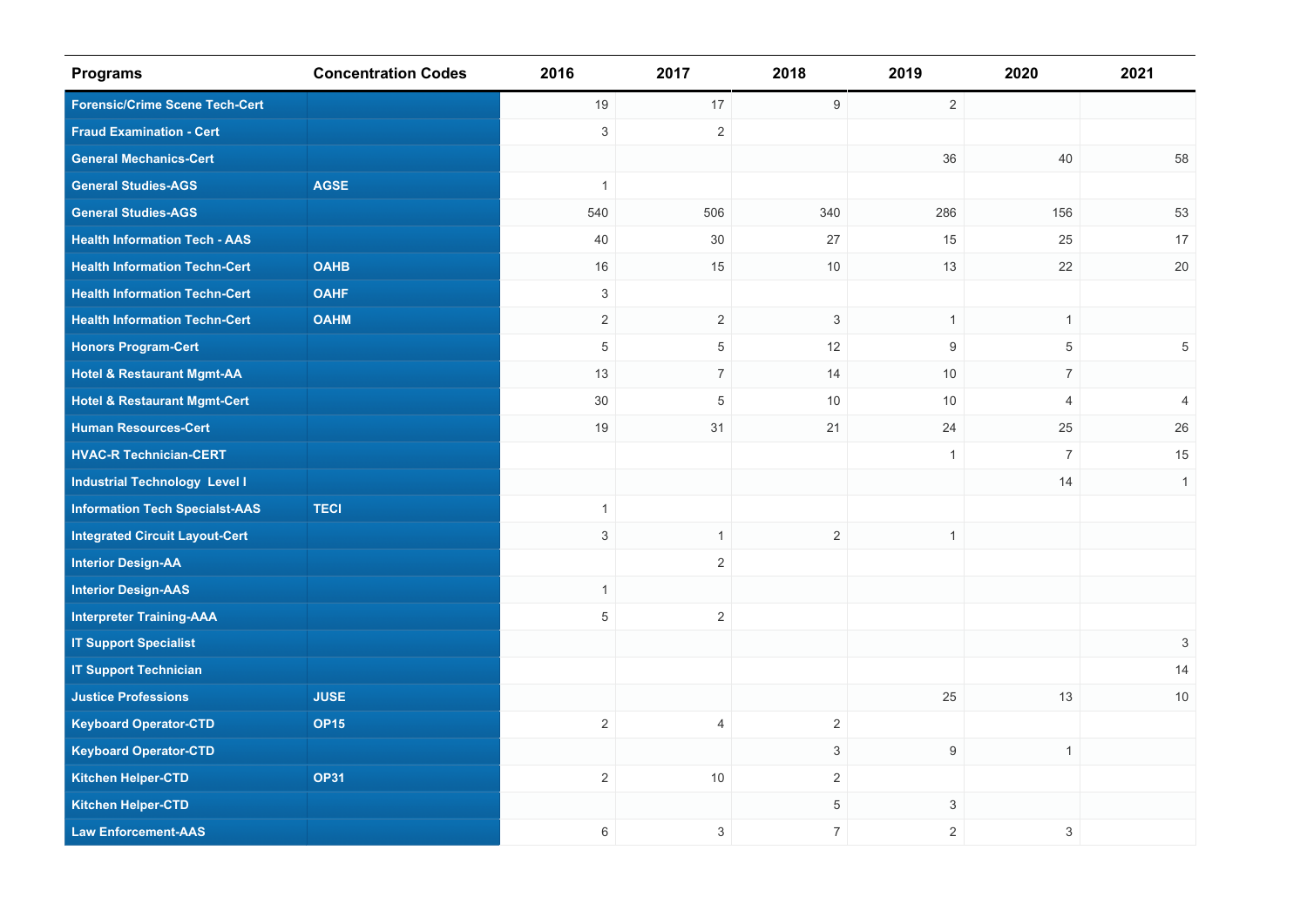| <b>Programs</b>                       | <b>Concentration Codes</b> | 2016           | 2017                      | 2018           | 2019           | 2020           | 2021                      |
|---------------------------------------|----------------------------|----------------|---------------------------|----------------|----------------|----------------|---------------------------|
| <b>Law Enforcement Academy-AAS</b>    |                            | $\mathbf{3}$   | $\overline{2}$            | $\overline{2}$ | $\,6\,$        | $\mathbf{1}$   |                           |
| <b>Law Enforcement Academy-CERT</b>   |                            |                | $\sqrt{2}$                |                | 125            | 59             | $\boldsymbol{9}$          |
| <b>Law Enforcement-Cert</b>           |                            | $\overline{2}$ |                           |                |                |                |                           |
| Leadership-CERA                       | <b>LDRE</b>                |                | $\mathbf{1}$              |                |                |                |                           |
| <b>Legal Office Support Staff-CTD</b> |                            |                |                           | $\mathbf{1}$   |                |                |                           |
| Liberal Art(AGEC-A)Certificate        |                            | 1,066          | 1,019                     | 1,065          | 963            | 1,067          | 773                       |
| <b>Liberal Arts</b>                   | <b>ALAA</b>                |                |                           |                |                | $\mathsf 3$    | $\,8\,$                   |
| <b>Liberal Arts</b>                   | <b>ALAC</b>                |                |                           |                |                | $\overline{2}$ | 8                         |
| <b>Liberal Arts</b>                   | <b>ALAD</b>                |                |                           |                | $\overline{2}$ | $10$           | 18                        |
| <b>Liberal Arts</b>                   | <b>ALAE</b>                |                |                           |                |                | $\sqrt{5}$     | $10$                      |
| <b>Liberal Arts</b>                   | <b>ALAF</b>                |                |                           |                |                | $\mathbf{1}$   | $\,$ 5 $\,$               |
| <b>Liberal Arts</b>                   | <b>ALAG</b>                |                |                           |                | 22             | 111            | 200                       |
| <b>Liberal Arts</b>                   | <b>ALAH</b>                |                |                           |                |                | $\overline{4}$ | 6                         |
| <b>Liberal Arts</b>                   | <b>ALAJ</b>                |                |                           |                | $\mathbf{1}$   | 11             | 45                        |
| <b>Liberal Arts</b>                   | <b>ALAN</b>                |                |                           |                | $\mathbf{1}$   | $\overline{4}$ | 14                        |
| <b>Liberal Arts</b>                   | <b>ALAO</b>                |                |                           |                |                |                | $10$                      |
| <b>Liberal Arts</b>                   | <b>ALAP</b>                |                |                           |                | $\overline{2}$ | 24             | 41                        |
| <b>Liberal Arts</b>                   | <b>ALAR</b>                |                |                           |                |                |                | $\boldsymbol{9}$          |
| <b>Liberal Arts</b>                   | <b>ALAS</b>                |                |                           |                |                | $\mathbf{3}$   | $\overline{7}$            |
| <b>Liberal Arts</b>                   | <b>ALAT</b>                |                |                           |                | $\sqrt{2}$     | $\,$ 5 $\,$    | $\overline{4}$            |
| <b>Liberal Arts</b>                   | <b>ALAV</b>                |                |                           |                |                | $\overline{7}$ | $19$                      |
| <b>Liberal Arts</b>                   | <b>ASLI</b>                |                |                           |                |                | $\mathbf{1}$   | $\overline{2}$            |
| <b>Liberal Arts(AGEC-A)-AA</b>        | <b>ALAG</b>                |                |                           |                |                | $\overline{2}$ |                           |
| <b>Liberal Arts(AGEC-A)-AA</b>        | <b>ALAH</b>                | $\mathbf{1}$   | $\ensuremath{\mathsf{3}}$ | $\mathsf 3$    | $\,$ 5 $\,$    | $\,8\,$        | $\ensuremath{\mathsf{3}}$ |
| <b>Liberal Arts(AGEC-A)-AA</b>        | <b>ALAP</b>                | 44             | 43                        | 63             | 48             | 55             | $18$                      |
| <b>Liberal Arts(AGEC-A)-AA</b>        | <b>ASLI</b>                |                |                           | $\overline{c}$ | $\sqrt{2}$     | $\overline{4}$ | $\overline{4}$            |
| Liberal Arts(AGEC-A)-AA               | <b>EGTS</b>                |                |                           |                | $\mathbf{1}$   | $\mathbf{1}$   |                           |
| <b>Liberal Arts(AGEC-A)-AA</b>        |                            | 771            | 738                       | 699            | 574            | 418            | 145                       |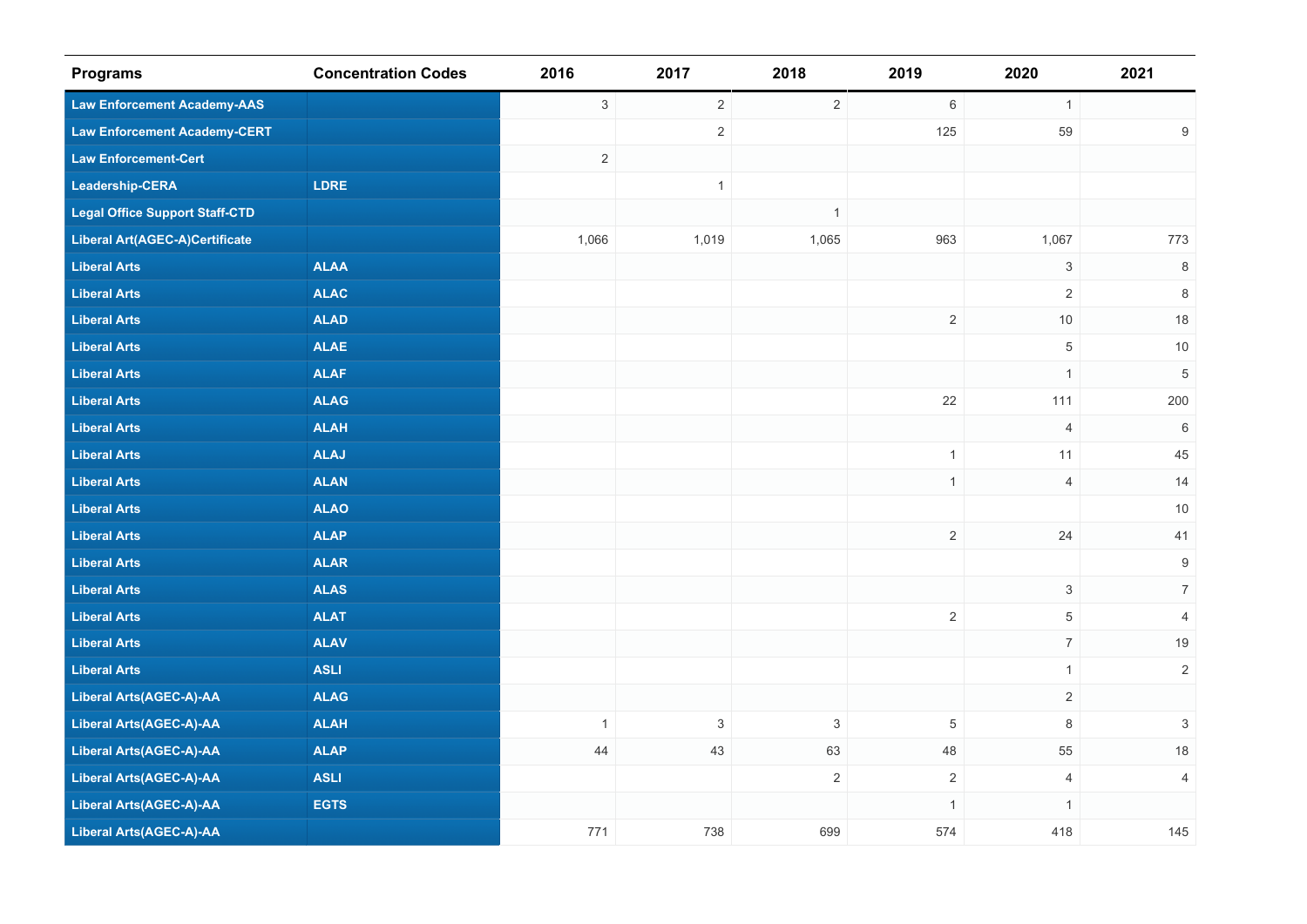| <b>Programs</b>                           | <b>Concentration Codes</b> | 2016           | 2017             | 2018           | 2019           | 2020           | 2021           |
|-------------------------------------------|----------------------------|----------------|------------------|----------------|----------------|----------------|----------------|
| <b>Limited Remodel &amp; Repair-Cert</b>  |                            | $\mathfrak{S}$ | $\overline{2}$   |                |                |                |                |
| <b>Logistics &amp; Sup Chain Mgmt-AAS</b> |                            | 3              | $\mathbf{3}$     | $\overline{7}$ | 10             | 11             | $7^{\circ}$    |
| Log & Sup Chain Mgmt, Adv-Cert            |                            |                | 2                | $\mathbf{1}$   |                | $\mathbf{1}$   |                |
| Log & Sup Chain Mgmt, Bsc-Cert            |                            | $\overline{2}$ | 3                | 3              | $\overline{2}$ | 14             | 6              |
| <b>LPN Clinical Refresher Crs-CTD</b>     | <b>HP36</b>                |                | $\mathbf{1}$     |                |                |                |                |
| <b>Machine Tool Technology</b>            |                            |                |                  |                |                | 3              | 6              |
| <b>Machine Tool Technology-AAS</b>        | <b>MACC</b>                | $\mathfrak{Z}$ | 5                | 2              | 4              | $\mathbf{1}$   |                |
| <b>Machine Tool Technology-AAS</b>        | <b>MACI</b>                | 2              | 2                | $\mathbf{1}$   | 3              | 2              |                |
| <b>Machine Tool Technology-AAS</b>        | <b>MACM</b>                | $\overline{4}$ | 3                | 2              | 3              |                |                |
| <b>Machine Tool Technology-AAS</b>        | <b>MACO</b>                | $\sqrt{2}$     | $\mathbf{1}$     | $\mathbf{1}$   | $\overline{2}$ |                |                |
| <b>Machine Tool Technology-AAS</b>        | <b>MACP</b>                | 4              |                  | $\overline{2}$ | 13             | 12             | 3              |
| <b>Machine Tool Technology-AAS</b>        | <b>MACR</b>                |                |                  |                |                | $\mathbf{1}$   |                |
| <b>Machine Tool Technology-Cert</b>       | <b>MACC</b>                | 3              | 3                | 3              | $\mathbf{1}$   |                |                |
| <b>Machine Tool Technology-Cert</b>       | <b>MACE</b>                | $\mathbf{1}$   |                  |                |                |                |                |
| <b>Machine Tool Technology-Cert</b>       | <b>MACH</b>                | $\mathbf{1}$   |                  |                |                |                |                |
| <b>Machine Tool Technology-Cert</b>       | <b>MACI</b>                | 5              | $\overline{4}$   | 6              | $\mathbf{1}$   |                |                |
| <b>Machine Tool Technology-Cert</b>       | <b>MACM</b>                | $\overline{4}$ | $\overline{4}$   | 2              | 3              | $\mathbf{1}$   |                |
| <b>Machine Tool Technology-Cert</b>       | <b>MACO</b>                | 14             | $\boldsymbol{7}$ | $\mathbf{1}$   | $\overline{2}$ |                |                |
| <b>Machine Tool Technology-Cert</b>       | <b>MACP</b>                | 2              | $\mathbf{1}$     |                | 5              |                |                |
| <b>Mach Insp&amp; Qual Assurance-CERT</b> |                            |                |                  |                | $\,$ 5 $\,$    | $9\,$          | $\overline{7}$ |
| Mechanical/Electro-Mech-CERT              |                            |                |                  |                | $\mathbf{1}$   | $\overline{4}$ | 9              |
| <b>Medical Assistant - CERT</b>           | <b>HPMA</b>                | 74             | 61               |                |                |                |                |
| <b>Medical Assistant - CERT</b>           | <b>HPMC</b>                | 77             | 61               |                |                |                |                |
| <b>Medical Assistant - CERT</b>           |                            |                |                  | 47             | 47             | 52             | 47             |
| <b>Medical Billing &amp; Coding-CERT</b>  |                            |                |                  |                |                |                | 6              |
| <b>Medical Lab Technician-AAS</b>         |                            | 8              | 13               | 13             | 10             | 11             | 10             |
| <b>Medical Office Clerk-CTD</b>           | <b>OP40</b>                | $\overline{7}$ | 17               | $\mathbf{1}$   |                |                |                |
| <b>Medical Office Clerk-CTD</b>           |                            |                |                  | $\,6\,$        | $\overline{4}$ | 10             |                |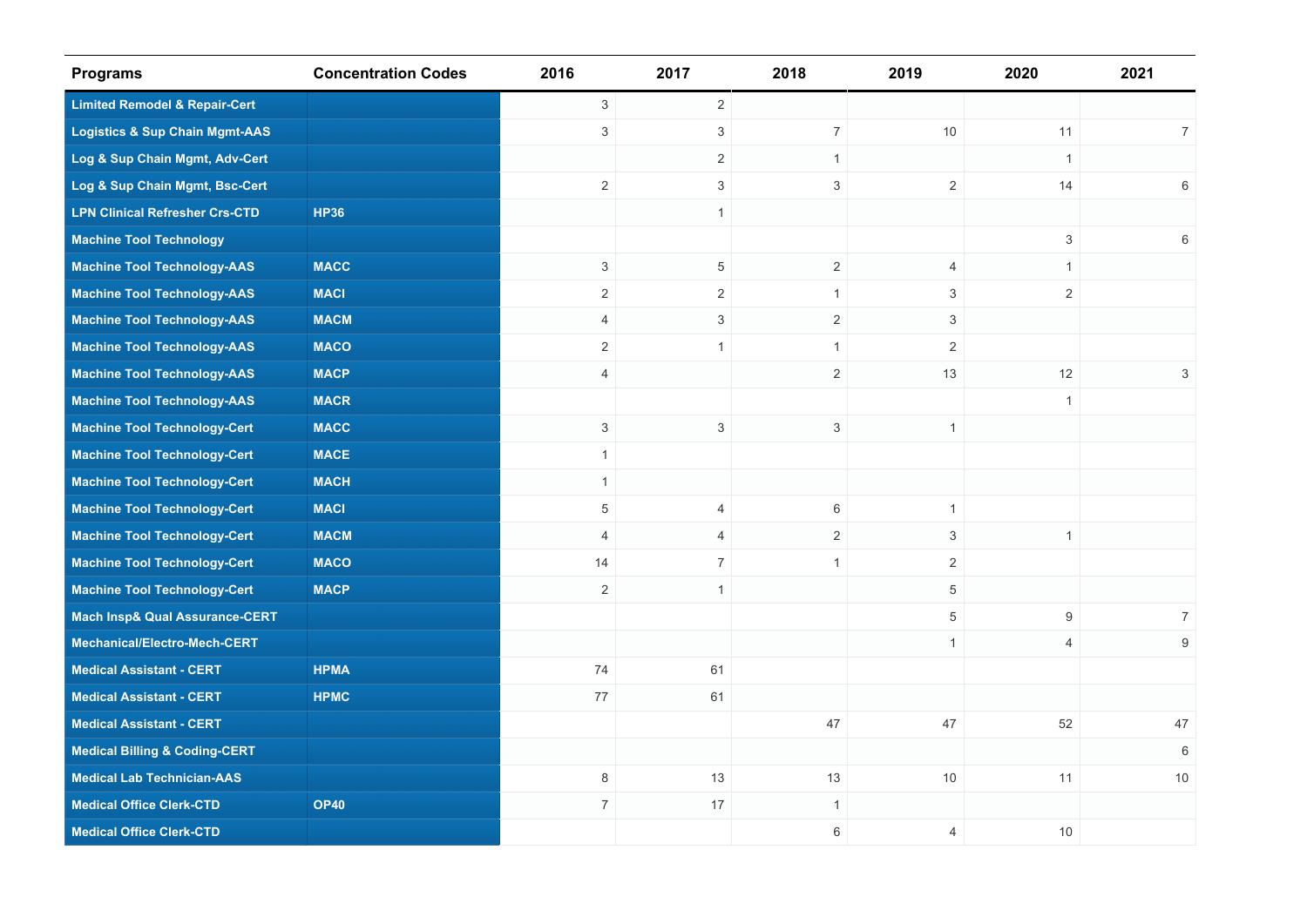| <b>Programs</b>                           | <b>Concentration Codes</b> | 2016             | 2017                      | 2018           | 2019           | 2020           | 2021                      |
|-------------------------------------------|----------------------------|------------------|---------------------------|----------------|----------------|----------------|---------------------------|
| <b>Medical Office Specialist-CTD</b>      | <b>OP41</b>                | 19               | $\overline{7}$            | 5              |                |                |                           |
| <b>Medical Office Specialist-CTD</b>      |                            |                  | $\mathbf{1}$              | $\mathbf{3}$   | 9              | $\overline{7}$ |                           |
| <b>Med Office Specialist I-CTD</b>        | <b>OP19</b>                |                  | $\mathbf{3}$              |                |                |                |                           |
| <b>Med Office Specialist I-CTD</b>        |                            |                  |                           |                | $\mathbf{1}$   |                |                           |
| <b>Med Record Tech Billing&amp;Coding</b> | <b>OP42</b>                | $\boldsymbol{9}$ | $\overline{5}$            | $\sqrt{3}$     |                |                |                           |
| <b>Med Record Tech Billing&amp;Coding</b> |                            |                  |                           | $\overline{2}$ | $\mathsf 3$    | $\mathsf 3$    |                           |
| <b>Minor Home Improvements-Cert</b>       |                            | 6                | $\ensuremath{\mathsf{3}}$ |                |                |                |                           |
| <b>Nursing-AAS</b>                        |                            | 109              | 123                       | 153            | 207            | 178            | 197                       |
| <b>Nursing Assistant-Cert</b>             |                            |                  |                           |                |                | 2              |                           |
| <b>Nursing Assistant-CTD</b>              | <b>HP05</b>                | 69               | 62                        | 35             |                |                |                           |
| <b>Nursing Assistant-CTD</b>              | <b>HP10</b>                | $\mathbf{1}$     |                           |                |                |                |                           |
| <b>Nursing Assistant-CTD</b>              |                            |                  |                           | 64             | 95             | 121            | 22                        |
| <b>Office Assistant I-CTD</b>             | <b>OP07</b>                |                  | 14                        |                |                |                |                           |
| <b>Office Assistant I-CTD</b>             |                            |                  |                           | $\overline{2}$ | $\mathbf{1}$   | $\,8\,$        | $\ensuremath{\mathsf{3}}$ |
| <b>Office Assistant II-CTD</b>            | <b>OP08</b>                |                  | 2                         | $\mathbf{1}$   |                |                |                           |
| <b>Office Assistant II-CTD</b>            |                            |                  |                           | $\mathfrak{S}$ | 13             | $\,6\,$        | $\overline{2}$            |
| <b>Office Specialist-CTD</b>              | <b>OP09</b>                | $\mathbf{1}$     | $\overline{5}$            |                |                |                |                           |
| <b>Office Specialist-CTD</b>              |                            |                  |                           |                | $\mathbf{1}$   |                |                           |
| <b>Paralegal, Legal Assistant-AAS</b>     |                            | 23               | 22                        | 30             | 20             | 17             | 16                        |
| <b>Paralegal Legal Assistant-CERA</b>     |                            | 15               | $\,6\,$                   | 14             | $16$           | 12             | $\overline{5}$            |
| <b>Partial Dentures Tech-Cert</b>         |                            | $\overline{2}$   |                           |                |                |                |                           |
| <b>Patient Care Technician-CTD</b>        | <b>HP07</b>                | 31               | 17                        | 6              |                |                |                           |
| <b>Patient Care Technician-CTD</b>        |                            |                  | 2                         | 9              | 12             |                |                           |
| <b>Pharmacy Technology-AAS</b>            |                            | 13               | $\,6\,$                   | 11             | $\overline{7}$ | $\overline{7}$ | $\mathbf{1}$              |
| <b>Pharmacy Technology-Cert</b>           |                            | 15               | 10                        | $\,6\,$        | $\sqrt{2}$     | $\overline{7}$ | 10                        |
| <b>Phlebotomy - CERT</b>                  |                            | $25\,$           | 13                        | $\,8\,$        | $20\,$         | 25             | $\,8\,$                   |
| <b>Plumber-CERT</b>                       |                            |                  |                           |                |                | $\mathbf{1}$   | 3                         |
| <b>Political Science-AA</b>               |                            | $\mathbf{1}$     | $\,6\,$                   | 10             | $\overline{4}$ | $\,6\,$        | $\mathbf{1}$              |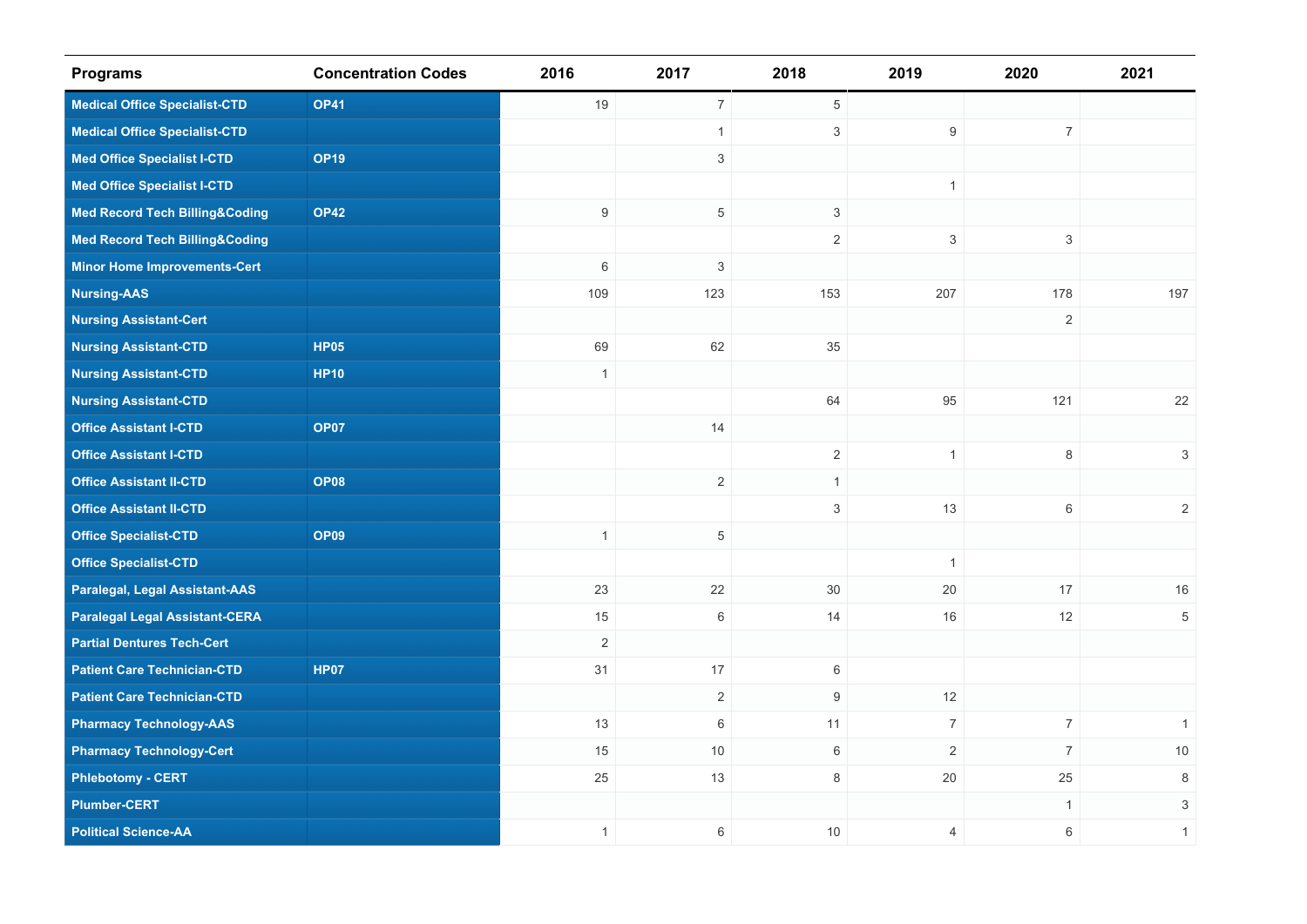| <b>Programs</b>                           | <b>Concentration Codes</b> | 2016           | 2017           | 2018                      | 2019           | 2020             | 2021           |
|-------------------------------------------|----------------------------|----------------|----------------|---------------------------|----------------|------------------|----------------|
| <b>Powerplant-Cert</b>                    |                            |                |                |                           | $9\,$          | 40               | 44             |
| <b>Practical Nurse-CTD</b>                | <b>HP10</b>                | 63             | 61             | 39                        |                |                  |                |
| <b>Practical Nurse-CTD</b>                |                            |                |                | 16                        | 57             | 62               | 49             |
| <b>Practical Nursing-Cert</b>             | <b>NRSP</b>                | $\mathbf{1}$   |                |                           |                |                  |                |
| <b>Practical Nursing-Cert</b>             |                            | 95             | 84             | 18                        |                |                  |                |
| <b>Preparation Cook-CTD</b>               | <b>OP05</b>                | $\mathbf{1}$   | $\overline{2}$ |                           |                |                  |                |
| <b>Preparation Cook-CTD</b>               |                            |                |                |                           | $\overline{4}$ |                  |                |
| <b>Prof Med Coding Specialist-CTD</b>     | <b>OP32</b>                | $10$           | $\,$ 5 $\,$    |                           |                |                  |                |
| <b>Prof Med Coding Specialist-CTD</b>     | <b>OP41</b>                | $\overline{1}$ |                |                           |                |                  |                |
| <b>Prof Med Coding Specialist-CTD</b>     | <b>OP42</b>                | $\mathbf{1}$   |                |                           |                |                  |                |
| <b>Prof Med Coding Specialist-CTD</b>     |                            |                |                | $\boldsymbol{7}$          | $\overline{2}$ |                  |                |
| Programmer/Analyst-AAS                    |                            | 14             | 14             | $\,6\,$                   | $12\,$         | $\boldsymbol{7}$ | $\,$ 3 $\,$    |
| <b>Programming Specialist-Cert</b>        | <b>CSPC</b>                | 3              | $\overline{4}$ | 2                         | $\mathbf{1}$   |                  |                |
| <b>Programming Specialist-Cert</b>        | <b>CSPV</b>                | $\sqrt{2}$     | $\mathbf{1}$   |                           |                |                  |                |
| <b>Radiologic Technology-AAS</b>          |                            | 21             | 17             | 19                        | 19             | 18               | 9              |
| <b>Respiratory Care-AAS</b>               |                            | 19             | 22             | 20                        | 26             | 28               | 24             |
| <b>Retail&amp;Fashion Consumer Sci-AA</b> |                            | $\mathbf{1}$   | $\overline{2}$ | $\mathbf{1}$              |                | $\mathbf{1}$     | $\mathbf{1}$   |
| <b>Retail Management-CERT</b>             |                            | $\mathbf{1}$   |                | $\ensuremath{\mathsf{3}}$ | $\overline{1}$ |                  |                |
| <b>Revit Technician-CERT</b>              |                            |                |                | $\mathbf{2}$              | $\overline{2}$ | $6\,$            | $\,6\,$        |
| <b>RN Refresher-CTD</b>                   | <b>HP24</b>                | $10$           | 16             |                           |                |                  |                |
| <b>Science</b>                            | <b>ASIB</b>                |                |                |                           |                |                  | 5              |
| <b>Science</b>                            | <b>ASIC</b>                |                |                |                           |                |                  | $\overline{2}$ |
| <b>Science</b>                            | <b>ASIG</b>                |                |                |                           | 6              | 19               | 48             |
| <b>Science</b>                            | <b>ENGR</b>                |                |                |                           |                | $\overline{4}$   | 16             |
| <b>Science (AGEC-S) Certificate</b>       |                            | 249            | 281            | 275                       | 250            | 221              | 162            |
| <b>Secondary Certification-CERA</b>       |                            |                |                |                           | $\mathbf{1}$   | 40               | 32             |
| <b>Social Services-AA</b>                 |                            | 31             | 31             | 19                        | 19             | 25               | 6              |
| <b>Social Services-AAS</b>                |                            | 8              | 21             | 19                        | 8              | $\overline{4}$   | 6              |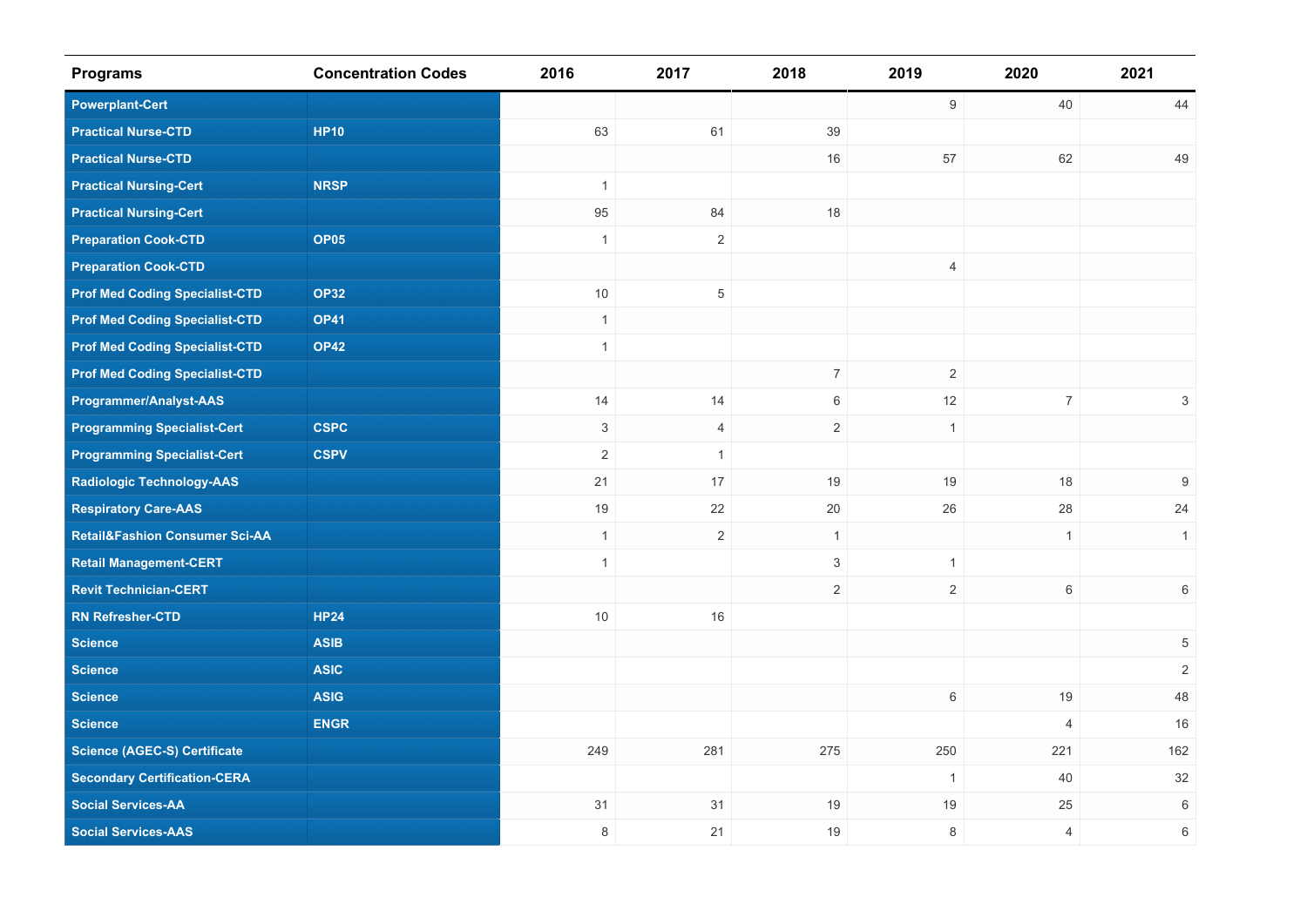| <b>Programs</b>                       | <b>Concentration Codes</b> | 2016                      | 2017           | 2018           | 2019           | 2020           | 2021           |
|---------------------------------------|----------------------------|---------------------------|----------------|----------------|----------------|----------------|----------------|
| <b>Social Services-Cert</b>           |                            | 23                        | 22             | 28             | 27             | 27             | 17             |
| <b>Sociology-AA</b>                   |                            | 5                         |                | $\overline{7}$ | $\overline{2}$ | $\overline{2}$ |                |
| <b>Soc Svs-Cmmty Health Adv-Cert</b>  |                            | 8                         | $\overline{5}$ | 4              | 5              | 3              |                |
| <b>Soc Svs Domestic Violence-Cert</b> |                            | $\overline{2}$            | $\mathbf{2}$   | $\overline{4}$ |                |                |                |
| <b>Solid Works Designer-Cert</b>      |                            |                           |                | 2              | $\overline{2}$ | 12             | 11             |
| Sp Ed Mild-Mod Dis Certif-CERA        | <b>EDSC</b>                | 5                         | $\mathbf{1}$   |                |                |                |                |
| Sp Ed Mild-Mod Dis Certif-CERA        | <b>EDSM</b>                |                           | 6              |                | 17             | 9              |                |
| Sp Ed Mild-Mod Dis Certif-CERA        |                            |                           |                | $\,6\,$        | $\overline{2}$ | 22             | 12             |
| Sp Ed Mild-Mod Dis/Teach-CERA         | <b>EDTC</b>                | $\mathsf 3$               |                |                |                |                |                |
| Sp Ed Mild-Mod Dis/Teach-CERA         | <b>EDTM</b>                |                           | $\,8\,$        |                | 4              | $\overline{2}$ |                |
| Sp Ed Mild-Mod Dis/Teach-CERA         |                            |                           |                | 6              | $\mathbf{1}$   | 8              | 3              |
| <b>Spreadsheet Applications-CTD</b>   | <b>OP11</b>                |                           | $\mathbf{1}$   |                |                |                |                |
| <b>Structural Repair-Cert</b>         |                            |                           |                |                | 6              |                |                |
| <b>Substn Use Disorder Spec-AAS</b>   | <b>SSES</b>                | $\ensuremath{\mathsf{3}}$ |                |                |                |                |                |
| <b>Substn Use Disorder Spec-AAS</b>   |                            | $\boldsymbol{9}$          | $\overline{7}$ | $\,$ 5 $\,$    |                | $\overline{2}$ | $\overline{2}$ |
| <b>Substn Use Disord Spec-Cert</b>    |                            | 9                         | $9\,$          | 10             | 3              | 8              | 3              |
| <b>Surgical Technologist-CTD</b>      | <b>HP11</b>                | $\overline{7}$            |                |                |                |                |                |
| <b>Surgical Technologist-CTD</b>      | <b>HP37</b>                | $\overline{2}$            | $\overline{4}$ | $\overline{7}$ |                |                |                |
| <b>Surgical Technologist-CTD</b>      |                            |                           |                |                | 13             | 11             | 10             |
| <b>Systems Admin/Networking-Cert</b>  | <b>CSNA</b>                | 11                        | 10             | $\overline{7}$ | $\mathbf{1}$   | $\mathbf{1}$   |                |
| <b>Systems Admin/Networking-Cert</b>  | <b>CSNC</b>                | $\mathsf 3$               | $\mathfrak{S}$ | $\mathbf{1}$   |                |                |                |
| <b>Systems Admin/Networking-Cert</b>  | <b>CSNM</b>                | $\mathbf{1}$              | $\overline{2}$ | 6              | 3              | $\mathbf{1}$   |                |
| <b>Systems Admin/Networking-Cert</b>  | <b>CSNX</b>                | 8                         | 8              | 6              | 3              | $\mathbf{1}$   |                |
| <b>Teacher Certification-CERA</b>     | <b>EDUD</b>                | 3                         | 26             | 30             | 37             | 26             |                |
| <b>Teacher Certification-CERA</b>     | <b>EDUE</b>                | 6                         | $\sqrt{2}$     |                |                |                |                |
| <b>Teacher Certification-CERA</b>     | <b>EDUS</b>                | 19                        | $\mathbf{2}$   |                |                |                |                |
| <b>Teacher Certification-CERA</b>     | <b>EDUT</b>                |                           | 20             | 22             | 18             | 17             |                |
| <b>Technology-AAS</b>                 | <b>TEKE</b>                | $\,$ 3 $\,$               | $\mathbf{1}$   |                |                |                |                |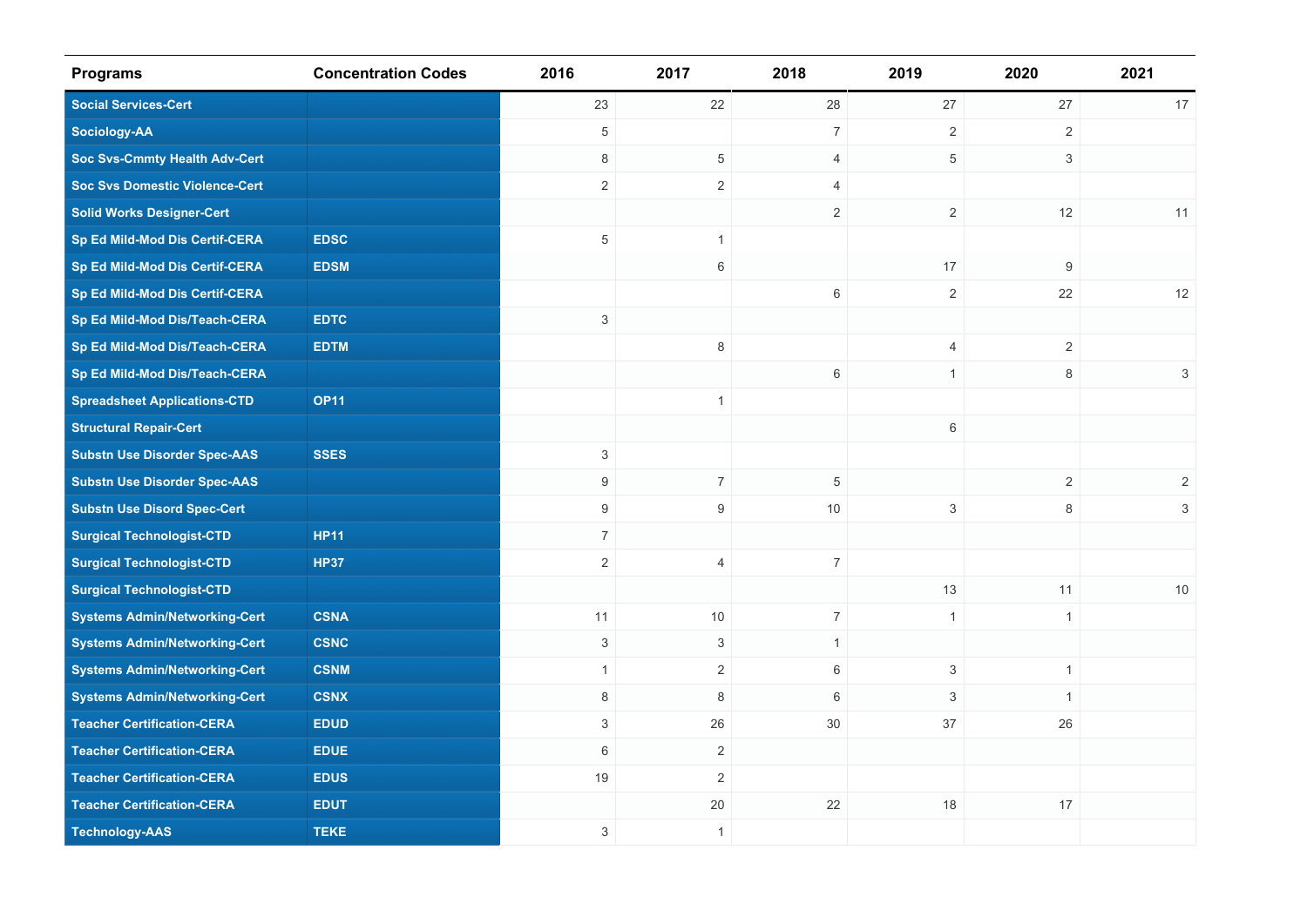| <b>Programs</b>                        | <b>Concentration Codes</b> | 2016           | 2017           | 2018           | 2019        | 2020             | 2021           |
|----------------------------------------|----------------------------|----------------|----------------|----------------|-------------|------------------|----------------|
| <b>Technology-AAS</b>                  | <b>TEKI</b>                |                |                |                |             |                  |                |
| Tech. Writing/Comm. - CERA             |                            | $\overline{4}$ | $\mathbf{3}$   | 1              |             |                  |                |
| <b>Therapeutic Massage-AAS</b>         |                            |                | $\mathbf{1}$   | 6              | 3           |                  | 2              |
| <b>Therapeutic Massage-Cert</b>        |                            | 6              | 6              | 10             | 3           | 10               | 6              |
| <b>Trans. &amp; Interpretation-AAS</b> |                            | 8              | 8              | 6              | 9           | $\boldsymbol{9}$ | $\overline{2}$ |
| Trans. & Interp. Studies-Cert          |                            | 8              | 14             | 9              | 19          | 20               | 9              |
| <b>Veterinary Technician-AAS</b>       |                            | 19             | 25             | 15             | 30          | 30               | 23             |
| <b>Vet Practice Assistant-Cert</b>     |                            | 70             | 59             | 89             | 31          | 52               | 15             |
| <b>Visual and Performing Arts-AFA</b>  | <b>AFAD</b>                | 2              | $\mathbf{1}$   |                |             |                  |                |
| <b>Visual and Performing Arts-AFA</b>  | <b>AFAM</b>                |                | 3              | $\,$ 5 $\,$    | $\,$ 5 $\,$ | 8                | 5              |
| <b>Visual and Performing Arts-AFA</b>  | <b>AFAT</b>                | $\overline{7}$ | $\overline{7}$ | 3              | 4           | 10               | $\overline{7}$ |
| <b>Visual and Performing Arts-AFA</b>  | <b>AFAV</b>                | 14             | $9\,$          | 14             | 15          | 19               | 16             |
| <b>Welding &amp; Fabrication-AAS</b>   |                            | 20             | 17             | 11             | 16          | 8                | 22             |
| <b>Youth Services Specialty-AAS</b>    |                            |                | $\mathbf{2}$   | $\overline{2}$ |             |                  |                |
| <b>Total Completions</b>               |                            | 6,237          | 5,878          | 5,603          | 5,356       | 4,940            | 3,711          |
| <b>Total Completers</b>                | 3,945                      | 3,757          | 3,804          | 3,857          | 3,658       | 2,700            |                |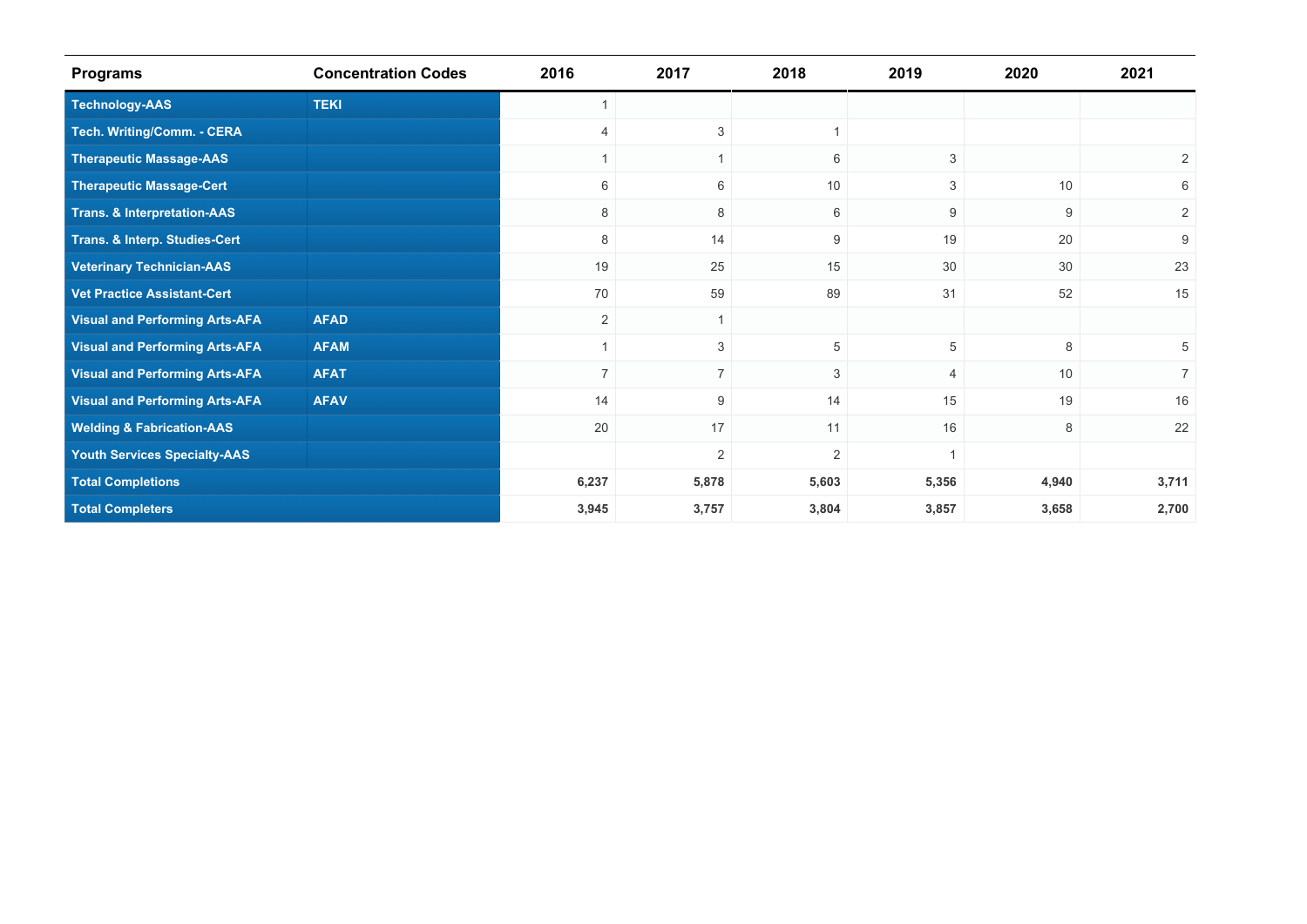

# **Demographic Characteristics of Completers**

#### **Filters:**

|                                          | 2016  |         | 2017  |         | 2018            |         | 2019  |         | 2020  |         | 2021  |         |
|------------------------------------------|-------|---------|-------|---------|-----------------|---------|-------|---------|-------|---------|-------|---------|
|                                          | #     | $\%$    | #     | %       | #               | %       | #     | %       | #     | %       | #     | %       |
| <b>American Indian or Alaskan Native</b> | 102   | 2.59%   | 104   | 2.77%   | 91              | 2.39%   | 96    | 2.49%   | 86    | 2.35%   | 56    | 2.07%   |
| Asian                                    | 126   | 3.19%   | 113   | 3.01%   | 127             | 3.34%   | 113   | 2.93%   | 111   | 3.03%   | 90    | 3.33%   |
| <b>Black or African American</b>         | 175   | 4.44%   | 133   | 3.54%   | 159             | 4.18%   | 186   | 4.82%   | 163   | 4.46%   | 99    | 3.67%   |
| <b>Hispanic/Latino</b>                   | 1,496 | 37.92%  | 1,466 | 39.02%  | 1,492           | 39.22%  | 1,505 | 39.02%  | 1,554 | 42.48%  | 1,192 | 44.15%  |
| Native Hawaiian or Pacific Islander      | 15    | 0.38%   | 13    | 0.35%   | 10 <sup>°</sup> | 0.26%   | 11    | 0.29%   | 13    | 0.36%   | 16    | 0.59%   |
| <b>Race and Ethnicity Unknown</b>        | 204   | 5.17%   | 190   | 5.06%   | 232             | 6.10%   | 339   | 8.79%   | 237   | 6.48%   | 72    | 2.67%   |
| <b>Two or More Races</b>                 | 102   | 2.59%   | 113   | 3.01%   | 123             | 3.23%   | 110   | 2.85%   | 86    | 2.35%   | 48    | 1.78%   |
| <b>White</b>                             | 1,725 | 43.73%  | 1,625 | 43.25%  | 1,570           | 41.27%  | 1,497 | 38.81%  | 1,408 | 38.49%  | 1,127 | 41.74%  |
| <b>Total</b>                             | 3,945 | 100.00% | 3,757 | 100.00% | 3,804           | 100.00% | 3,857 | 100.00% | 3,658 | 100.00% | 2,700 | 100.00% |

|                         | 2016  |         |       | 2017    |       | 2018    |       | 2019    |       | 2020    |       | 2021    |  |
|-------------------------|-------|---------|-------|---------|-------|---------|-------|---------|-------|---------|-------|---------|--|
|                         | #     | %       | #     | $\%$    | #     | %       | #     | %       | #     | %       | #     | $\%$    |  |
| Female                  | 2,007 | 50.87%  | 1,921 | 51.13%  | .939  | 50.97%  | 1,917 | 49.70%  | 2,014 | 55.06%  | 1,561 | 57.81%  |  |
| <b>Male</b>             | 1,815 | 46.01%  | 1,732 | 46.10%  | 1.721 | 45.24%  | 1.775 | 46.02%  | 1,513 | 41.36%  | 1,057 | 39.15%  |  |
| <b>No Value Entered</b> | 123   | 3.12%   | 104   | 2.77%   | 144   | 3.79%   | 165   | 4.28%   | 131   | 3.58%   | 82    | 3.04%   |  |
| <b>Total</b>            | 3,945 | 100.00% | 3,757 | 100.00% | 3,804 | 100.00% | 3,857 | 100.00% | 3,658 | 100.00% | 2,700 | 100.00% |  |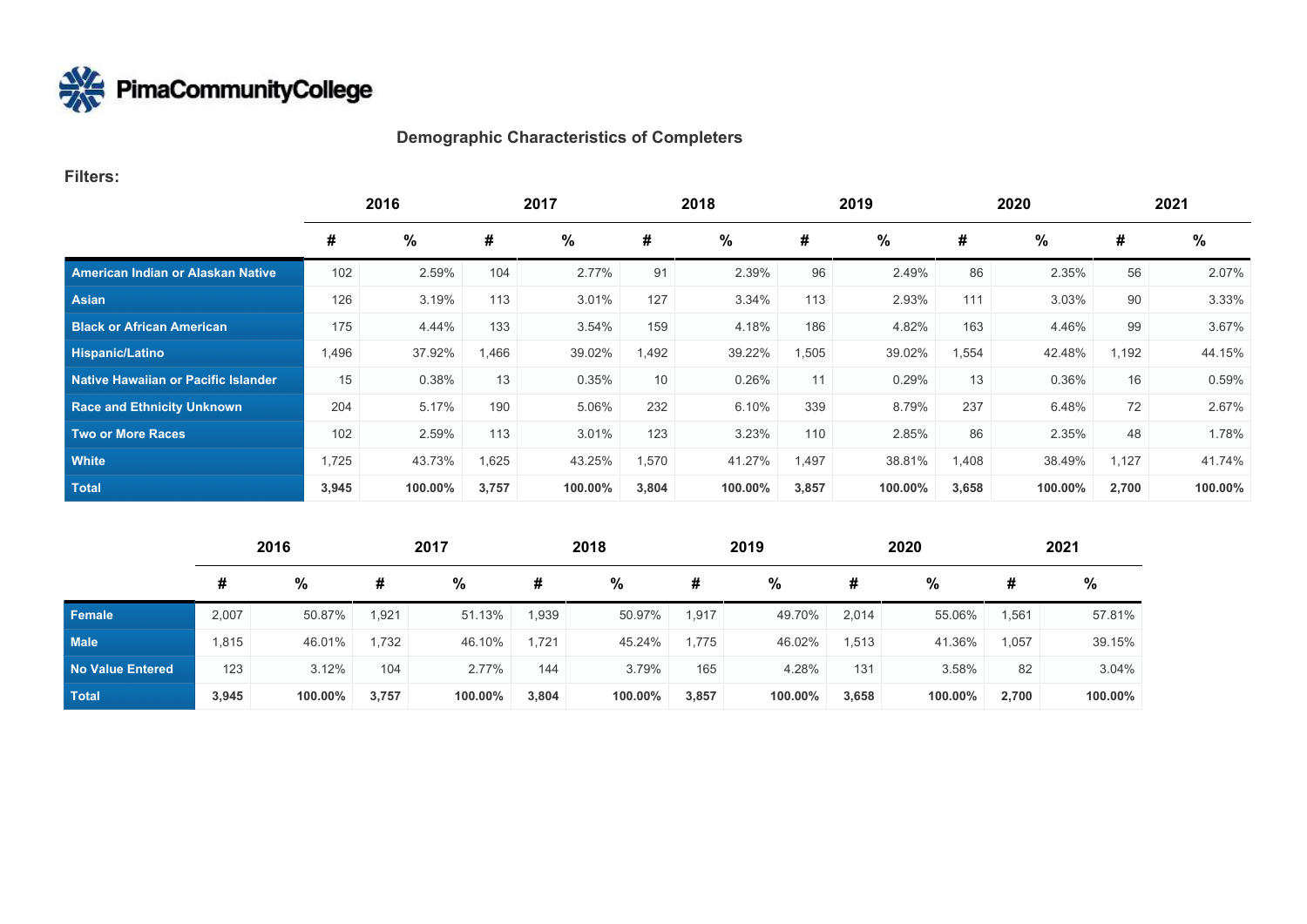|                      | 2016<br>2017 |         | 2018  |               |       | 2019    |       | 2020    |       | 2021    |       |         |
|----------------------|--------------|---------|-------|---------------|-------|---------|-------|---------|-------|---------|-------|---------|
|                      | #            | %       | #     | $\frac{0}{0}$ | #     | %       | #     | %       | #     | %       | #     | %       |
| 17 & Below           | 3            | 0.08%   | 6     | 0.16%         | 3     | 0.08%   | 5     | 0.13%   |       | 0.03%   | 5     | 0.18%   |
| $18 - 24$            | 1,305        | 33.05%  | 1,304 | 34.69%        | 1,401 | 36.77%  | 1,376 | 35.64%  | 1,324 | 36.16%  | 1,091 | 40.33%  |
| 25-39                | .860         | 47.11%  | 1,718 | 45.70%        | 1,755 | 46.06%  | 1,803 | 46.70%  | 1,696 | 46.33%  | 1,226 | 45.32%  |
| <b>40 &amp; Over</b> | 779          | 19.73%  | 730   | 19.42%        | 651   | 17.09%  | 677   | 17.53%  | 640   | 17.48%  | 383   | 14.16%  |
| <b>Unknown</b>       |              | 0.03%   |       | 0.03%         |       |         |       |         |       |         |       |         |
| <b>Total</b>         | 3,948        | 100.00% | 3,759 | 100.00%       | 3,810 | 100.00% | 3,861 | 100.00% | 3,661 | 100.00% | 2,705 | 100.00% |